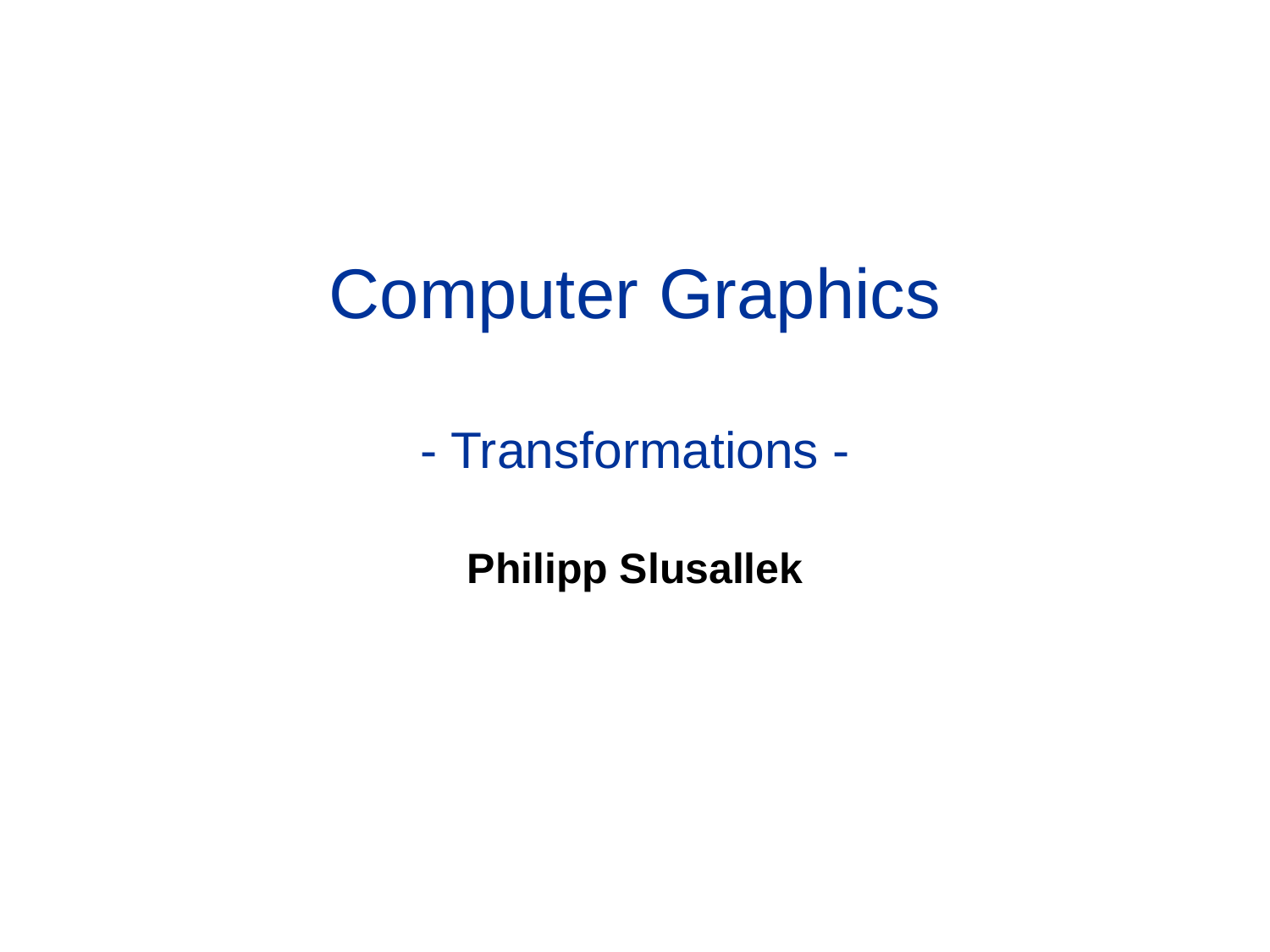## Vector Space

#### • **Math recap**

– 3D vector space over the real numbers

• 
$$
v = \begin{pmatrix} v_1 \\ v_2 \\ v_3 \end{pmatrix} \in V^3 = \mathbb{R}^3
$$

- Vectors written as n x 1 matrices
- Vectors describe directions **not positions**!
	- All vectors conceptually start from the origin of the coordinate system
- 3 linear independent vectors create a basis
	- Standard basis

$$
\{\boldsymbol{e}_1, \boldsymbol{e}_2, \boldsymbol{e}_3\} = \left\{ \begin{pmatrix} 1 \\ 0 \\ 0 \end{pmatrix}, \begin{pmatrix} 0 \\ 1 \\ 0 \end{pmatrix}, \begin{pmatrix} 0 \\ 0 \\ 1 \end{pmatrix} \right\}
$$



- Any 3D vector can be represented uniquely with coordinates  $v_i$ 
	- $v = v_1 e_1 + v_2 e_2 + v_3 e_3$   $v_1, v_2, v_3 \in \mathbb{R}$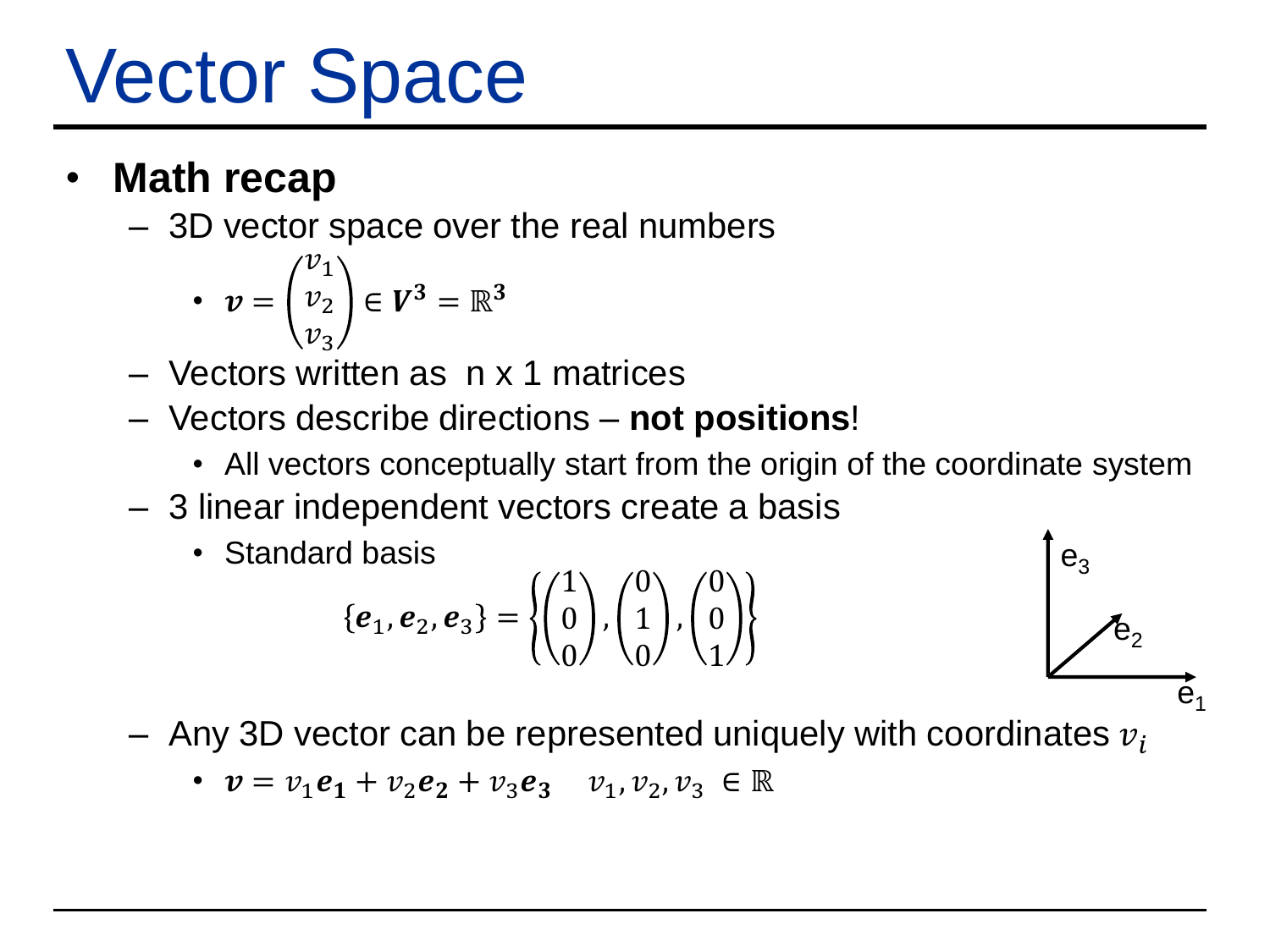### Vector Space - Metric

#### • **Standard scalar product a.k.a. dot or inner product**

– Measure lengths

• 
$$
|v|^2 = v \cdot v = v_1^2 + v_2^2 + v_3^2
$$

- Compute angles
	- $u \cdot v = |u||v| \cos(u, v)$
- Projection of vectors onto other vectors

• 
$$
|u|\cos(\theta) = \frac{u \cdot v}{|v|} = \frac{u \cdot v}{\sqrt{v \cdot v}}
$$

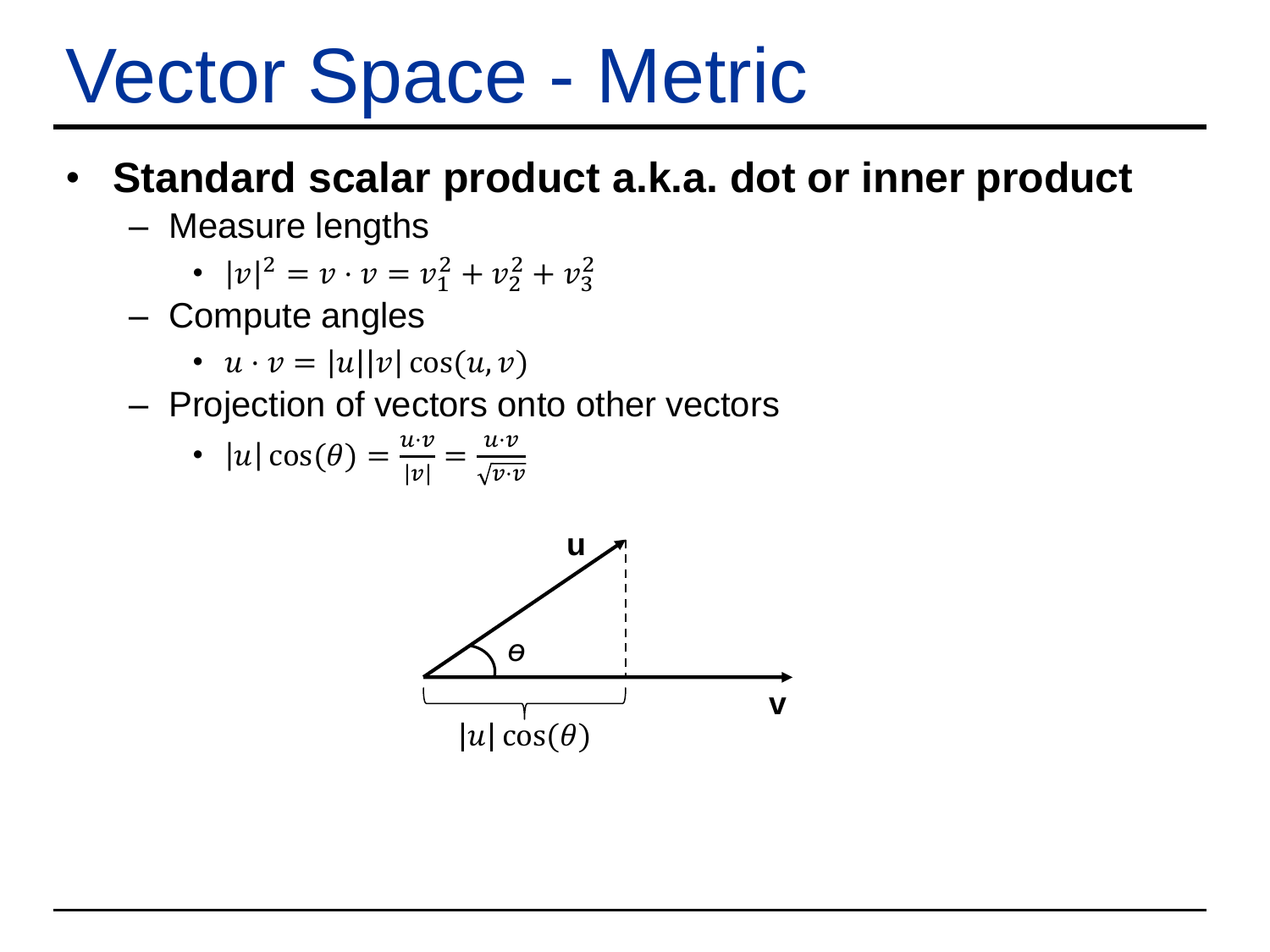## Vector Space - Basis

#### • **Orthonormal basis**

- Unit length vectors
	- $|e_1| = |e_1| = |e_1| = 1$
- Orthogonal to each other
	- $e_i \cdot e_j = \delta_{ij}$

#### • **Handedness of the coordinate system**

- Two options:  $e_1 \times e_2 = \pm e_3$ 
	- Positive: Right-handed (RHS)
	- Negative: Left-handed (LHS)
- Example: Screen Space
	- Typical: X goes right, Y goes up (thumb & index finger, respectively)
	- In a RHS: Z goes *out* of the screen (middle finger)
- Be careful:
	- Most systems nowadays use a right handed coordinate system
	- But some are not (e.g. RenderMan)  $\rightarrow$  can cause lots of confusion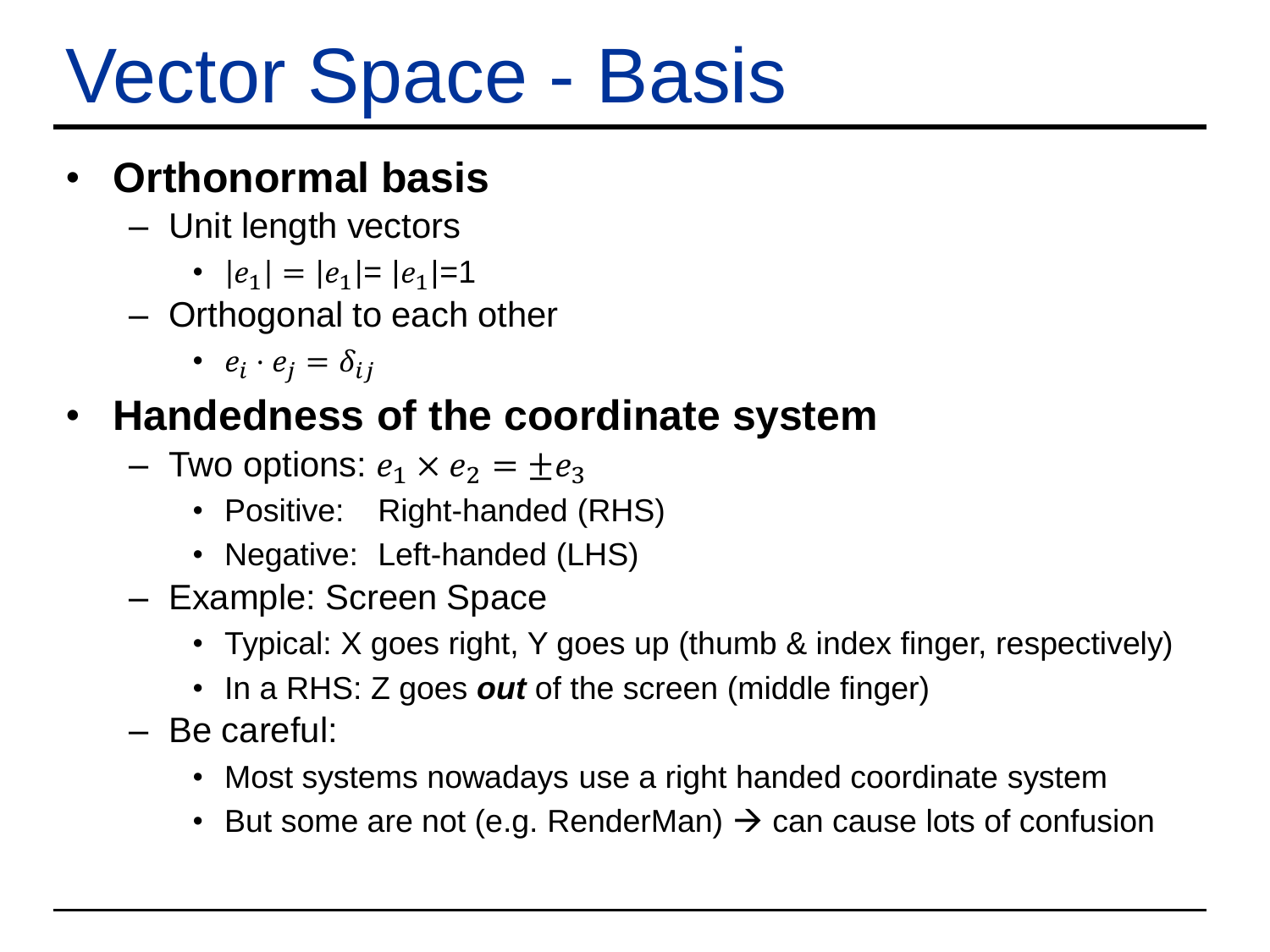## Affine Space

#### • **Basic mathematical concepts**

- Denoted as *A<sup>3</sup>*
	- Elements are positions (not directions!)
- Defined via its associated vector space *V<sup>3</sup>*
	- $a, b \in A^3 \Leftrightarrow \exists! v \in V^3$ :  $v = b a$
	- $\rightarrow$ : unique,  $\leftarrow$ : ambiguous
- $-$  Operations on  $A^3$ 
	- Subtraction yields a vector
	- No addition of affine elements
		- Its not clear what the some of two points would mean
	- But: Addition of points and vectors:
		- $a + v = b \in A^3$
	- Distance
		- $-$  dist(a, b) =  $|a b|$

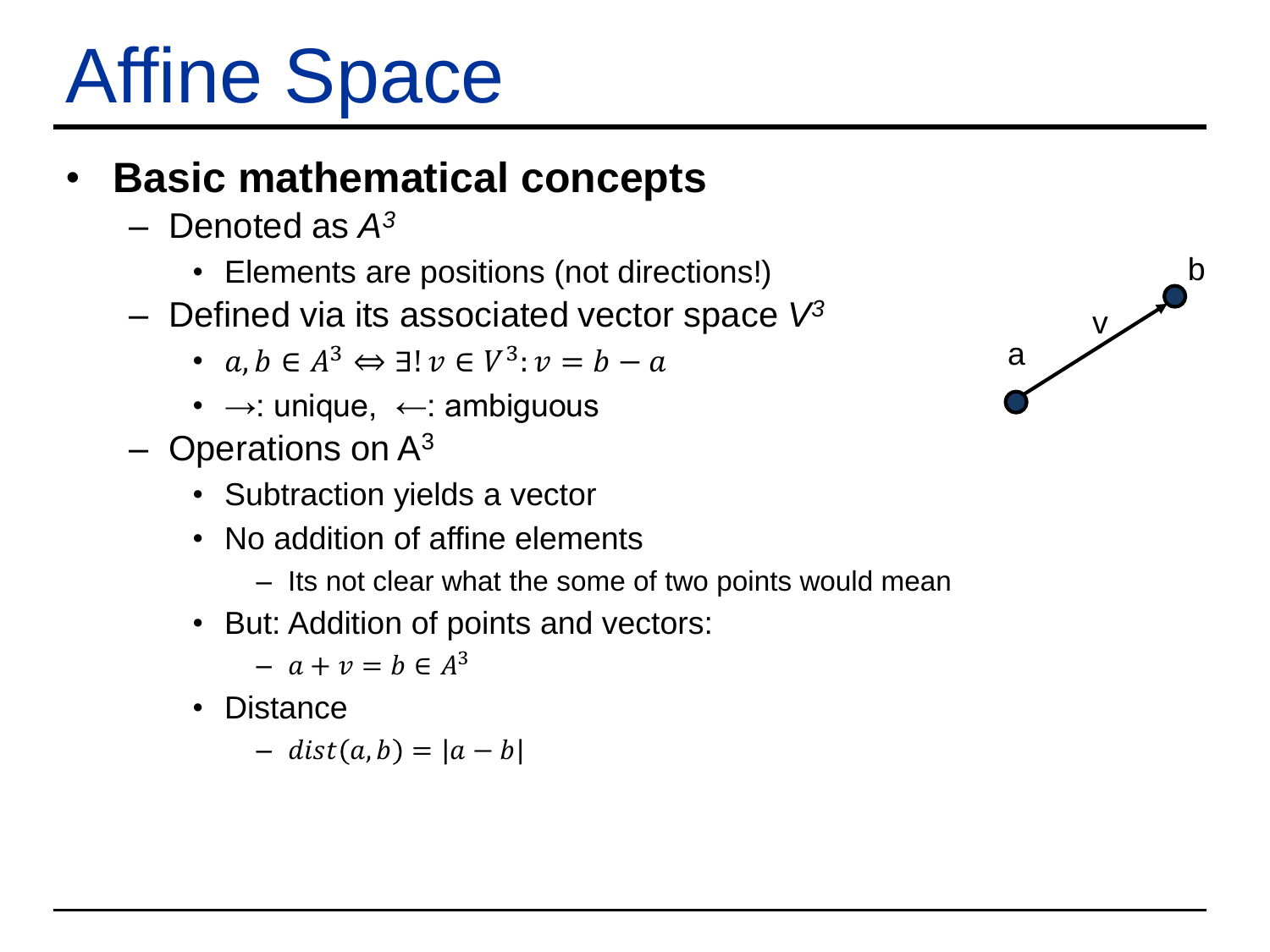### Affine Space - Basis

#### • **Affine Basis**

- Given by its origin **o** (a point) and the basis of an associated vector space
	- { $e_1, e_2, e_3, o$ }:  $e_1, e_2, e_3 \in V^3$ ;  $o \in A^3$

#### • **Position vector of point p**

–  $(p - o)$  is in  $V^3$ 

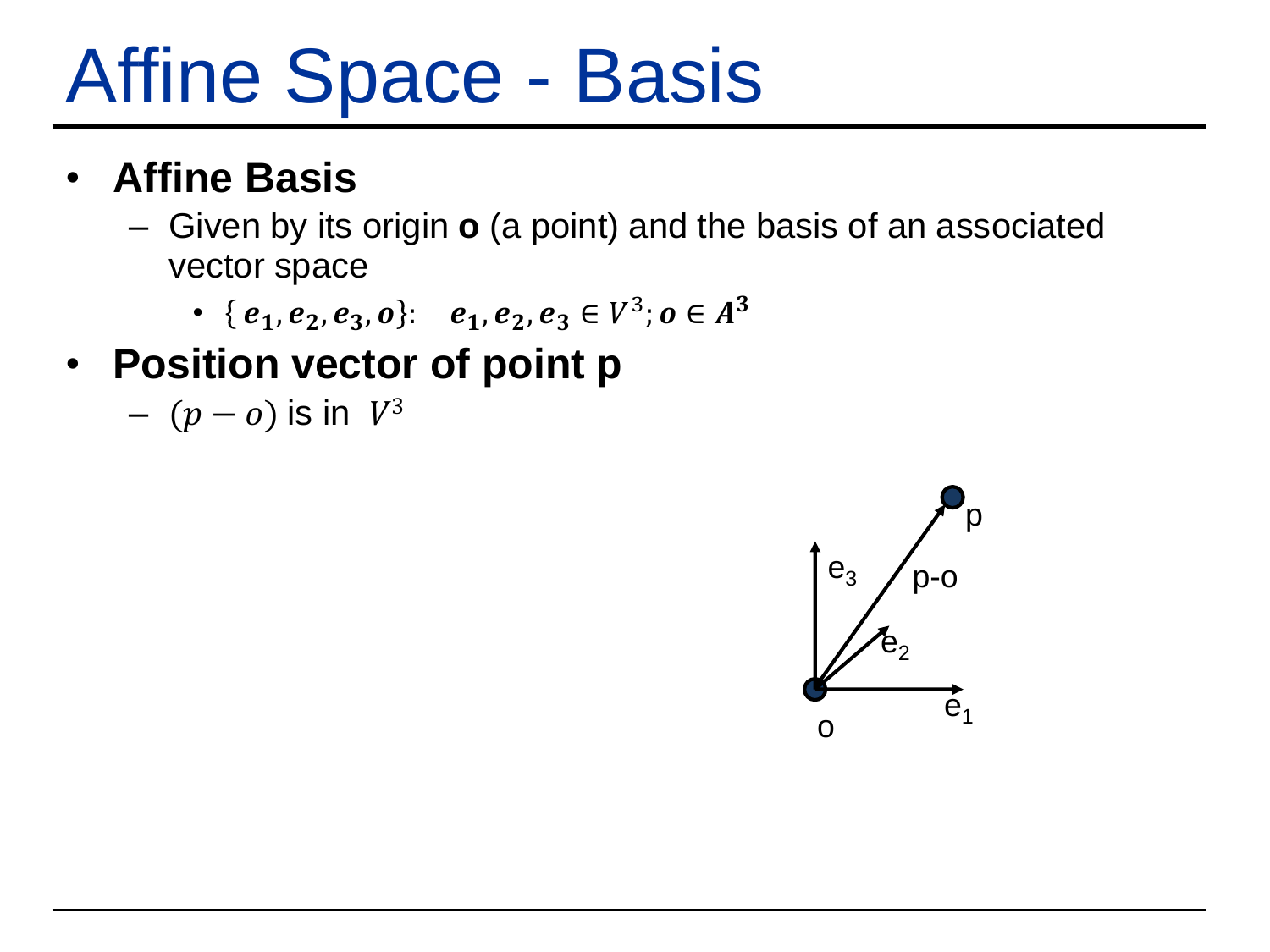### Affine Coordinates

### • **Affine Combination**

- Linear combination of (n+1) points
	- $p_0, ..., p_n \in A^n$
- With weights forming a partition of unity
	- $\alpha_0, ..., \alpha_n \in \mathbb{R}$  with  $\sum_i \alpha_i = 1$
- $-p = \sum_{i=0}^{n} \alpha_i p_i = p_0 + \sum_{i=1}^{n} \alpha_i (p_i p_0) = o + \sum_{i=1}^{n} \alpha_i v_i$
- **Basis**
	- $(n + 1)$  points form am **affine basis** of  $A^n$ 
		- Iff none of these point can be expressed as an affine combination of the other points
		- Any point in  $A^n$  can then be uniquely represented as an affine combination of the affine basis  $p_0, ..., p_n \in A^n$
		- Any vector in another basis can be expressed as a linear combination of the  $p_i$ , yielding a matrix for the basis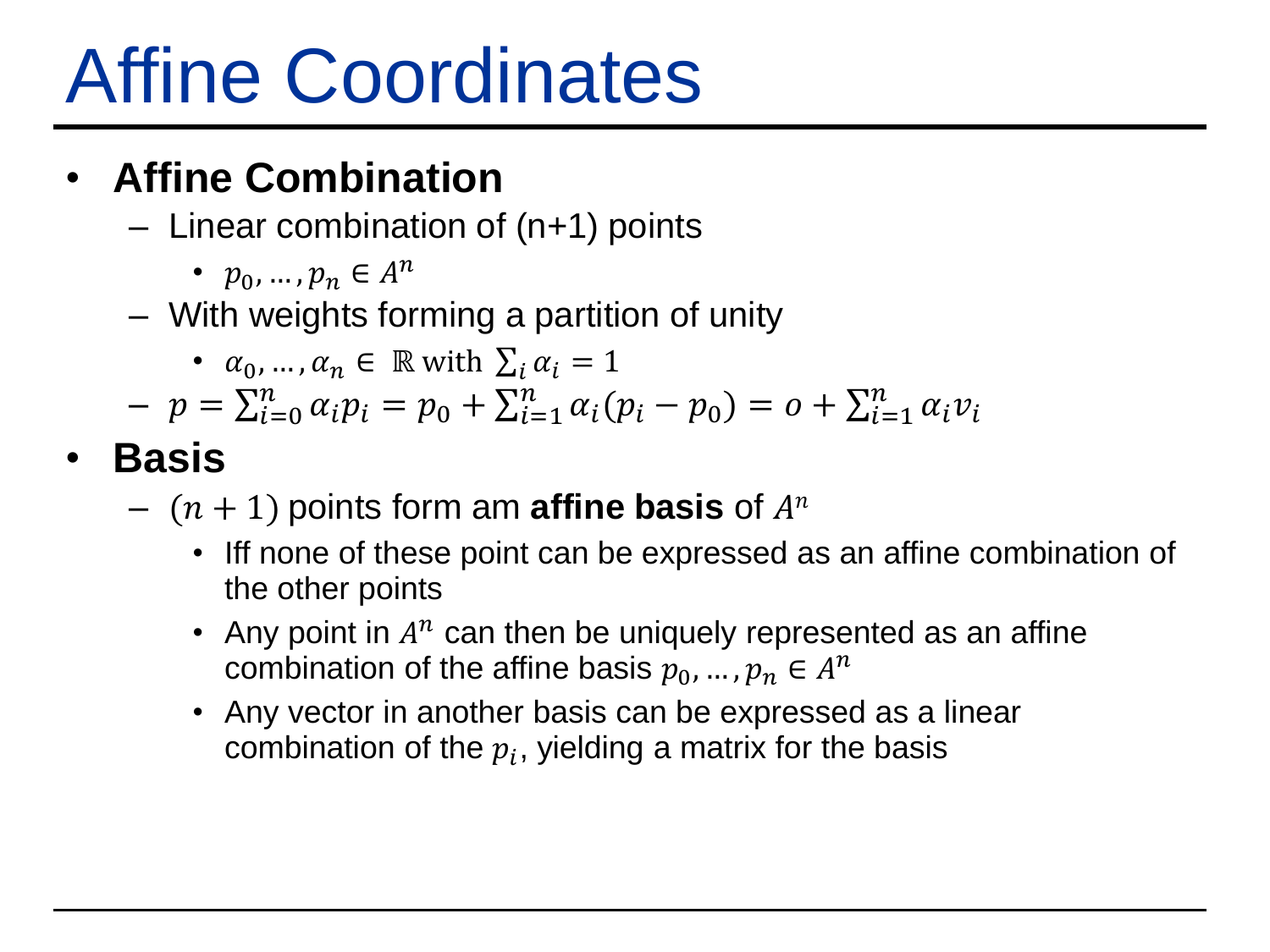## Affine Coordinates

### • **Closely related to "Barycentric Coordinates"**

- Center of mass of  $(n + 1)$  points with arbitrary masses (weights)  $m_{\widetilde t}$  is given as

• 
$$
p = \frac{\sum m_i p_i}{\sum m_i} = \sum \frac{m_i}{\sum m_i} p_i = \sum \alpha_i p_i
$$

- **Convex / Affine Hull**
	- $-$  If all  $\alpha_i$  are non-negative than p is in the **convex hull** of the other points
- **In 1D**
	- Point is defined by the splitting ratio  $\alpha_1$ :  $\alpha_2$

• 
$$
p = \alpha_1 p_1 + \alpha_2 p_2 = \frac{|p - p_2|}{|p_2 - p_1|} p_1 + \frac{|p - p_1|}{|p_2 - p_1|} p_2
$$

- **In 2D**
	- Weights are the relative areas in  $\Delta(A_1, A_2, A_3)$ 
		- $t_i = \alpha_i = \frac{\Delta(P, A_{(i+1)\%3}, A_{(i+2)\%3})}{\Delta(A, A_2, A_3)}$  $\Delta(A_1, A_2, A_3)$
		- $p = \alpha_1 A_1 + \alpha_2 A_2 + \alpha_3 A_3$



 $A_{\mathcal{D}}$ 



 $A_1 \searrow$   $A_2$ 

 $(1/2, 1/4, 1/4)$   $(1/4, 1/2, 1/4)$  $(1/3, 1/3, 1/3)$  $(1/4, 1/4, 1/2)$ 

 $t<sub>2</sub>$ 

 $(1/2, 0, 1/$ 

 $A_3$ 

 $(0, 1/2, 1/2)$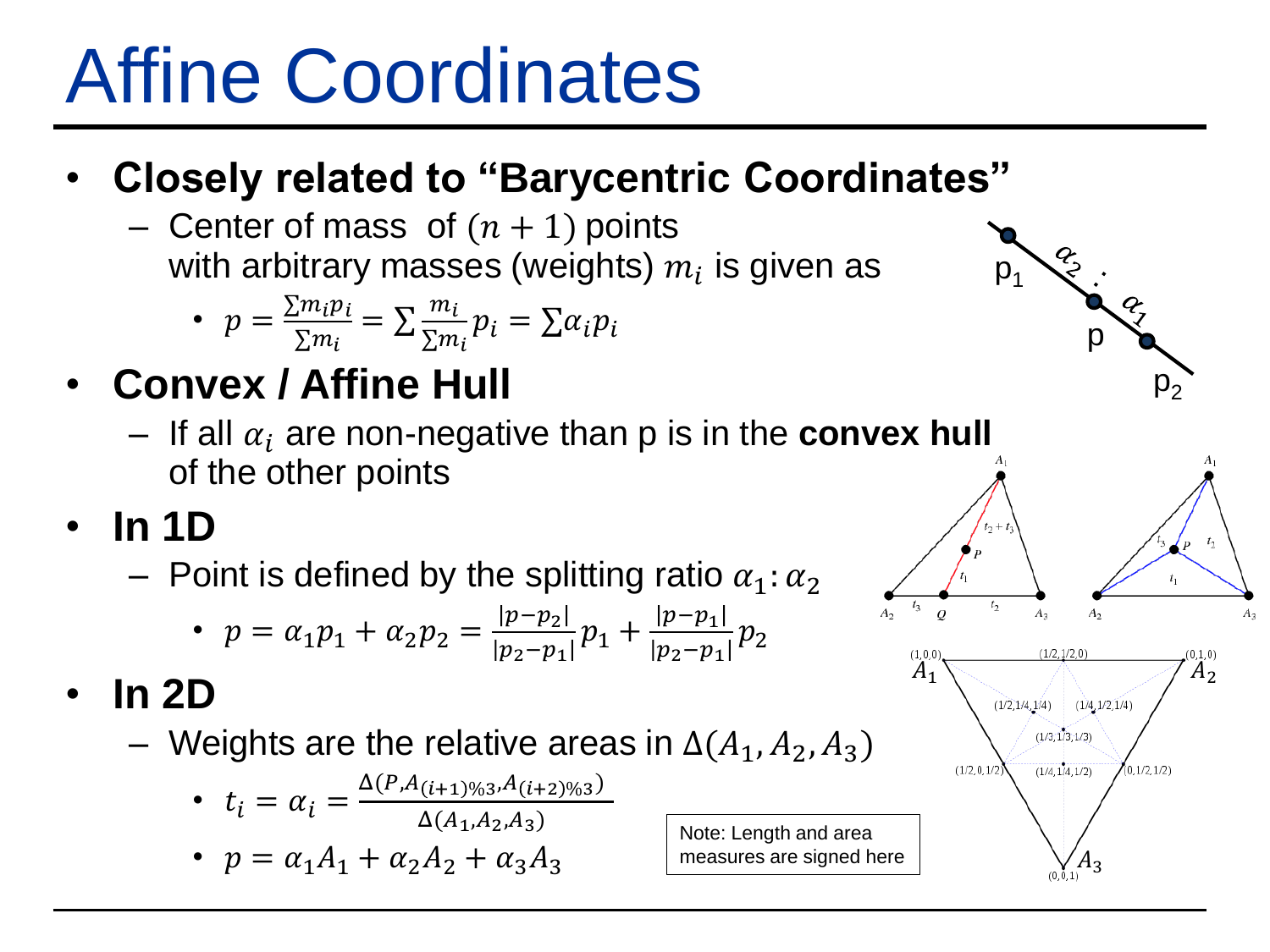# Affine Mappings

#### • **Properties**

- Affine mapping (continuous, bijective, invertible)
	- T $\cdot$  A<sup>3</sup>  $\rightarrow$  A<sup>3</sup>
- Defined by two non-degenerated simplicies
	- 2D: Triangle, 3D: Tetrahedron, ...
- Invariants under affine transformations:
	- Barycentric/affine coordinates
	- Straight lines, parallelism, splitting ratios, surface/volume ratios
- Characterization via fixed points and lines
	- Given as eigenvalues and eigenvectors of the mapping

### • **Representation**

- Matrix product and a translation vector:
	- $Tp = Ap + t$  with  $A \in \mathbb{R}^{n \times n}$ ,  $t \in \mathbb{R}^n$
- Invariance of affine coordinates
	- $Tp = T(\sum \alpha_i p_i) = A(\sum \alpha_i p_i) + t = \sum \alpha_i (Ap_i) + \sum \alpha_i t = \sum \alpha_i (Tp_i)$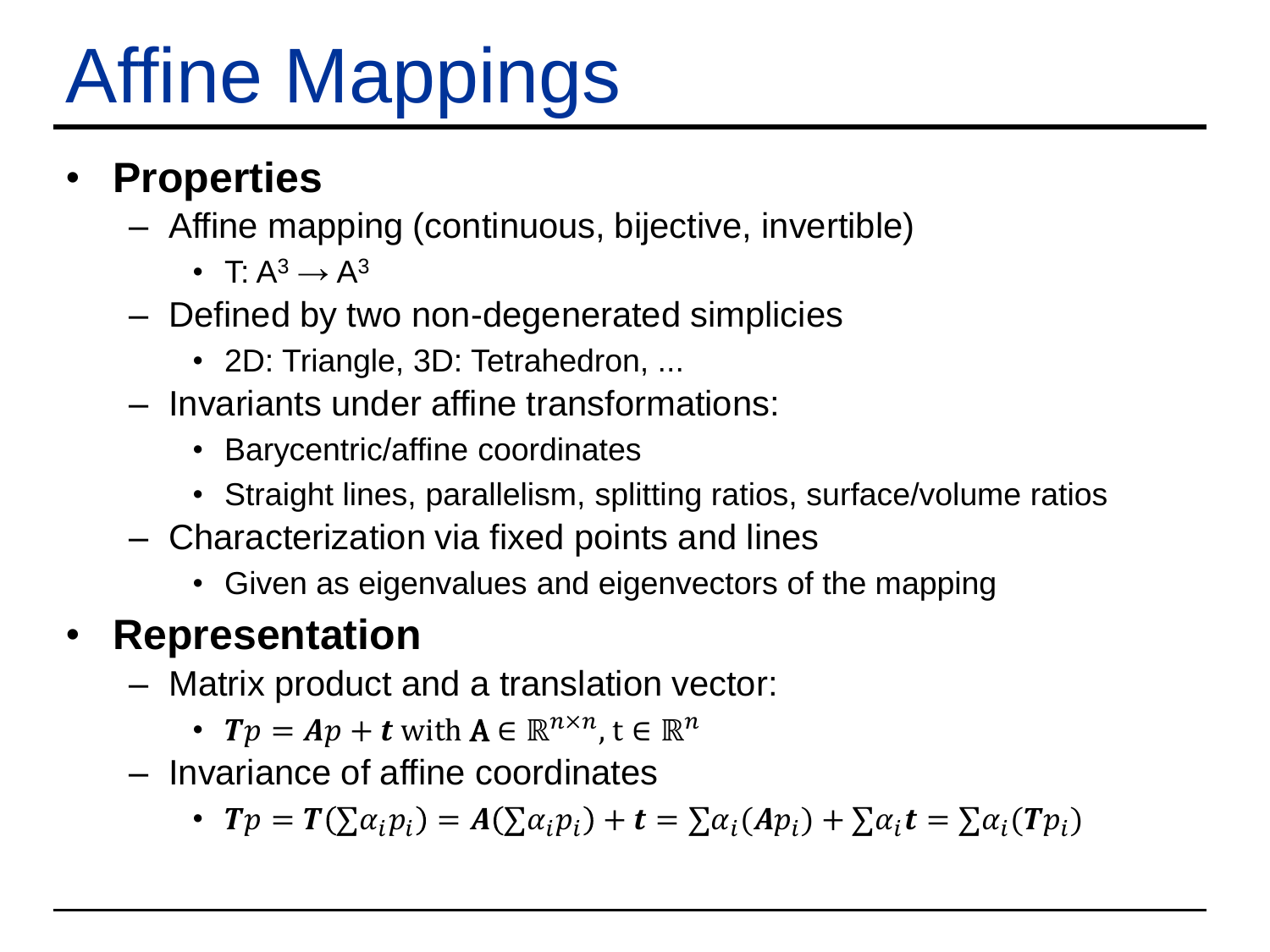### Homogeneous Coordinates for 3D

- **Homogeneous embedding of R<sup>3</sup> into the projective 4D space P(R<sup>4</sup> )**
	- Mapping into homogeneous space

• 
$$
\mathbb{R}^3 \ni \begin{pmatrix} x \\ y \\ z \end{pmatrix} \rightarrow \begin{pmatrix} x \\ y \\ z \\ 1 \end{pmatrix} \in P(\mathbb{R}^4)
$$

– Mapping back by dividing through fourth component

$$
\bullet \begin{pmatrix} X \\ Y \\ Z \\ W \end{pmatrix} \longrightarrow \begin{pmatrix} X/W \\ Y/W \\ Z/W \end{pmatrix}
$$

#### • **Consequence**

- This allows to represent affine transformations as 4x4 matrices
- Mathematical trick
	- Convenient representation to express rotations *and* translations as matrix multiplications
	- Easy to find line through points, point-line/line-line intersections
- Also important for projections (later)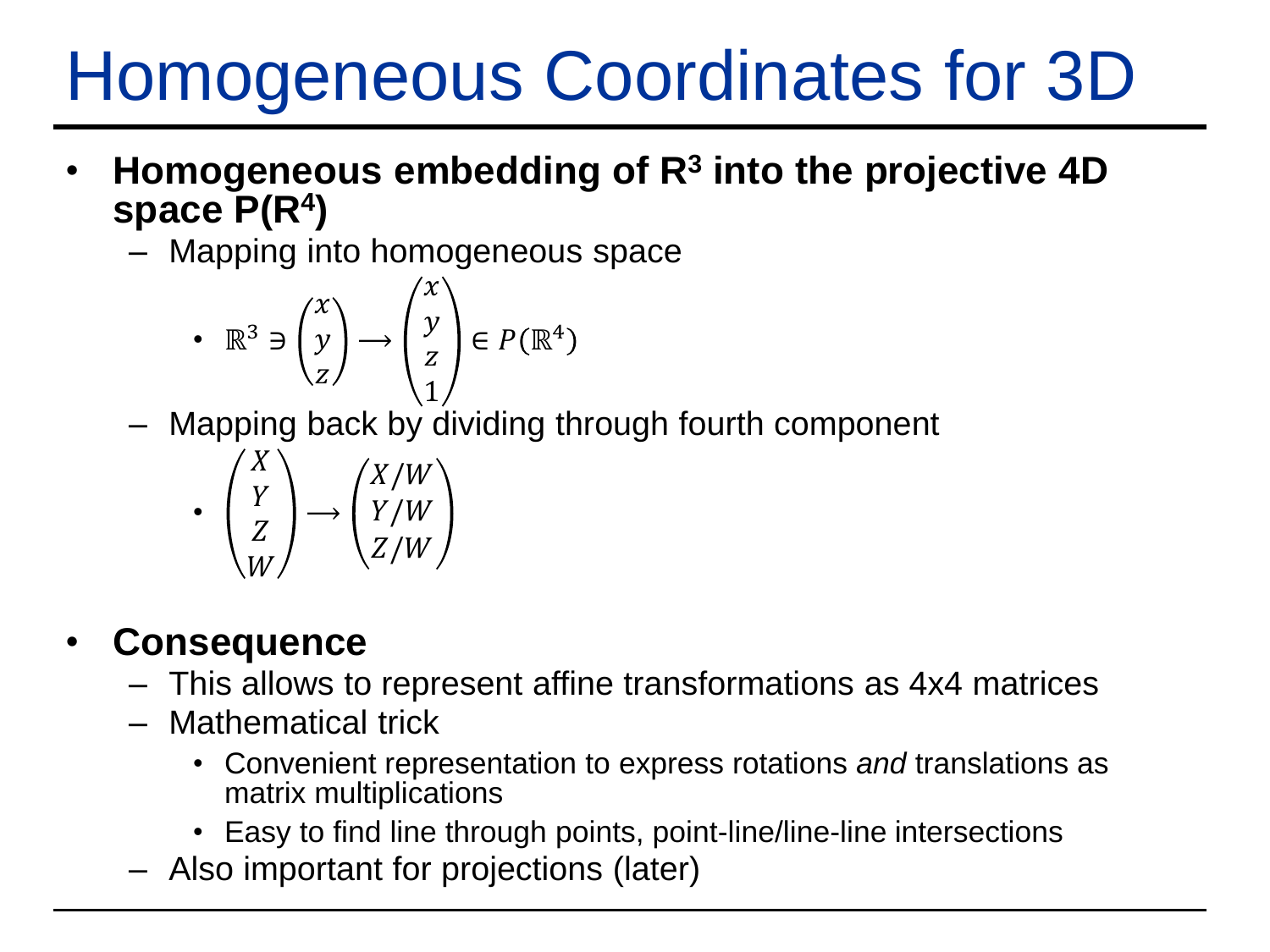### Point Representation in 2D

#### • **Point in homogeneous coordinates**

– All points along a line through the origin map to the same point in 2D

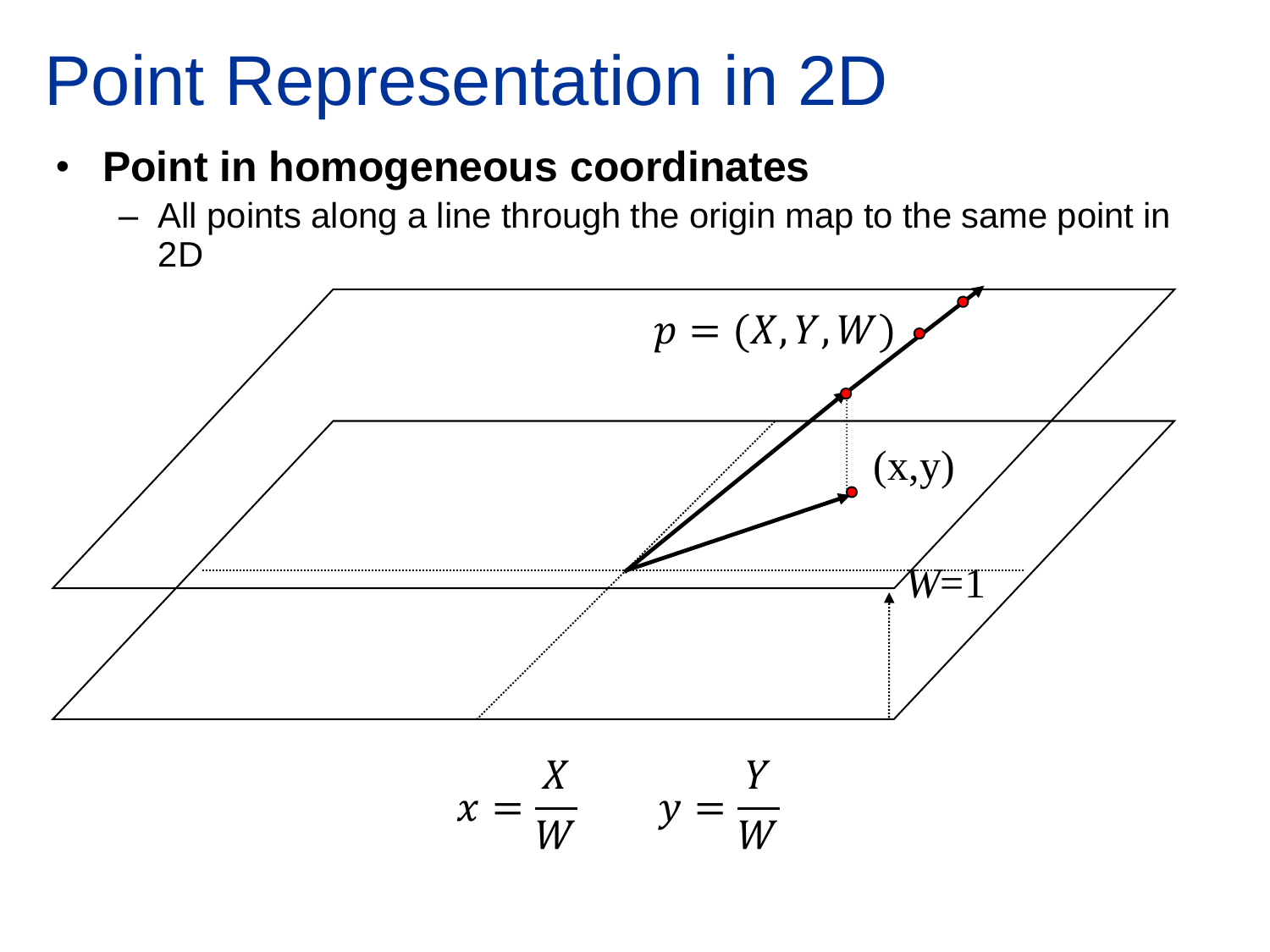### Homogeneous Coordinates in 2D

- **Some tricks (work only in P(R<sup>3</sup> ), i.e. only in 2D)**
	- Point representation

• 
$$
(X) = \begin{pmatrix} X \\ Y \\ W \end{pmatrix} \in P(\mathbb{R}^3), \begin{pmatrix} x \\ y \end{pmatrix} = \begin{pmatrix} X/W \\ Y/W \end{pmatrix}
$$

- Representation of a line  $l \in \mathbb{R}^2$ 
	- Dot product of I vector with point in plane must be zero:

$$
- l = \left\{ \begin{pmatrix} x \\ y \end{pmatrix} \middle| ax + by + c \cdot 1 = 0 \right\} = \left\{ X \in P(\mathbb{R}^3) \middle| X \cdot l = 0, l = \begin{pmatrix} a \\ b \\ c \end{pmatrix} \right\}
$$

- Line I is normal vector of the plane through origin and points on line
- Line trough 2 points p and p'
	- Line must be orthogonal to both points
	- $p \in l \land p' \in l \Leftrightarrow l = p \times p'$
- Intersection of lines l and l':
	- Point on both lines  $\rightarrow$  point must be orthogonal to both line vectors
	- $X \in l \cap l' \Leftrightarrow X = l \times l'$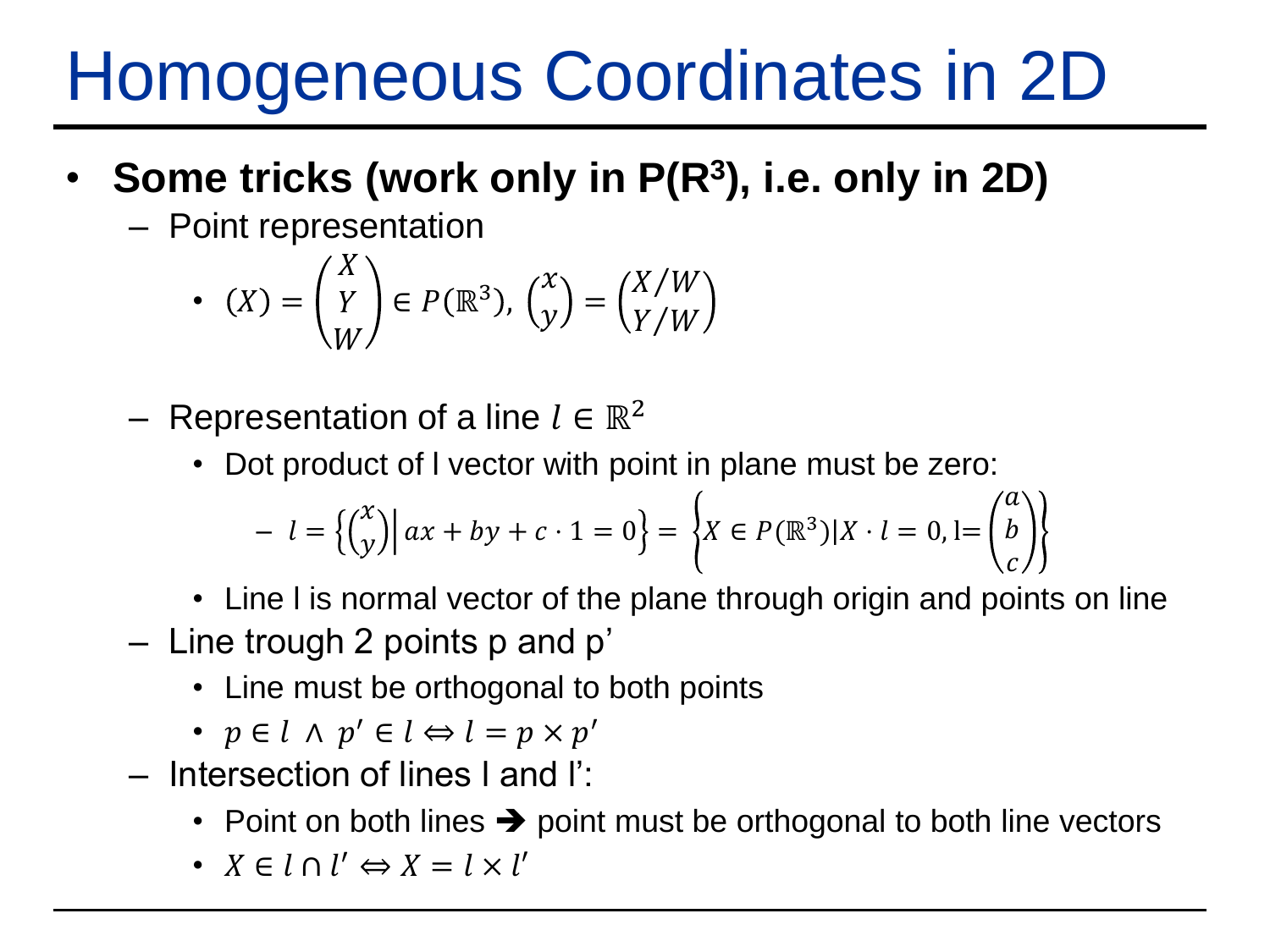### Line Representation

### • **Definition of a 2D Line in P(R<sup>3</sup> )**

– Set of all point P where the dot product with l is zero



 $p \cdot l = 0$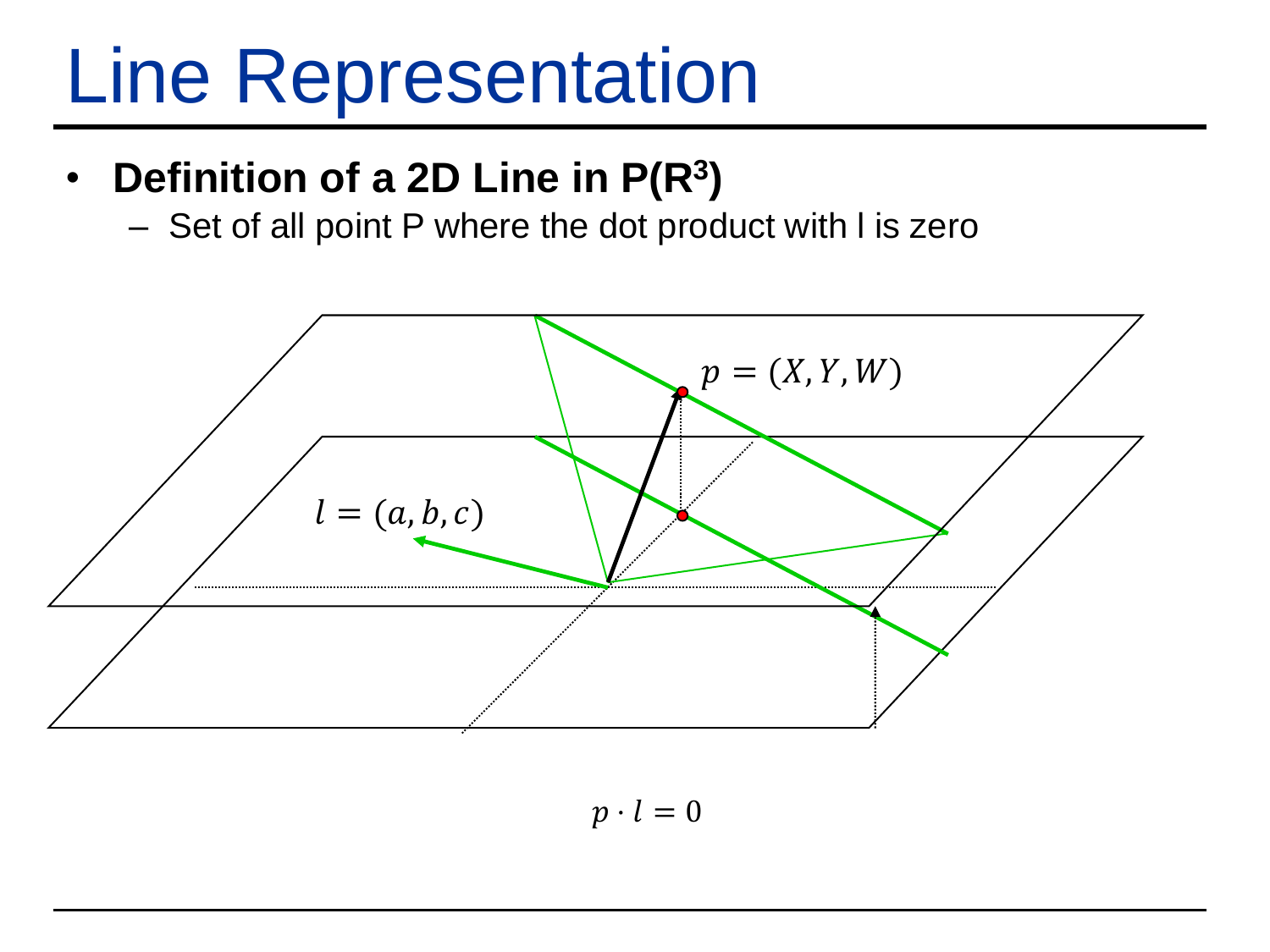### Line Representation

- **Line**
	- Represented by normal vector to plane through line and origin



 $ax + by + c \cdot 1 = 0$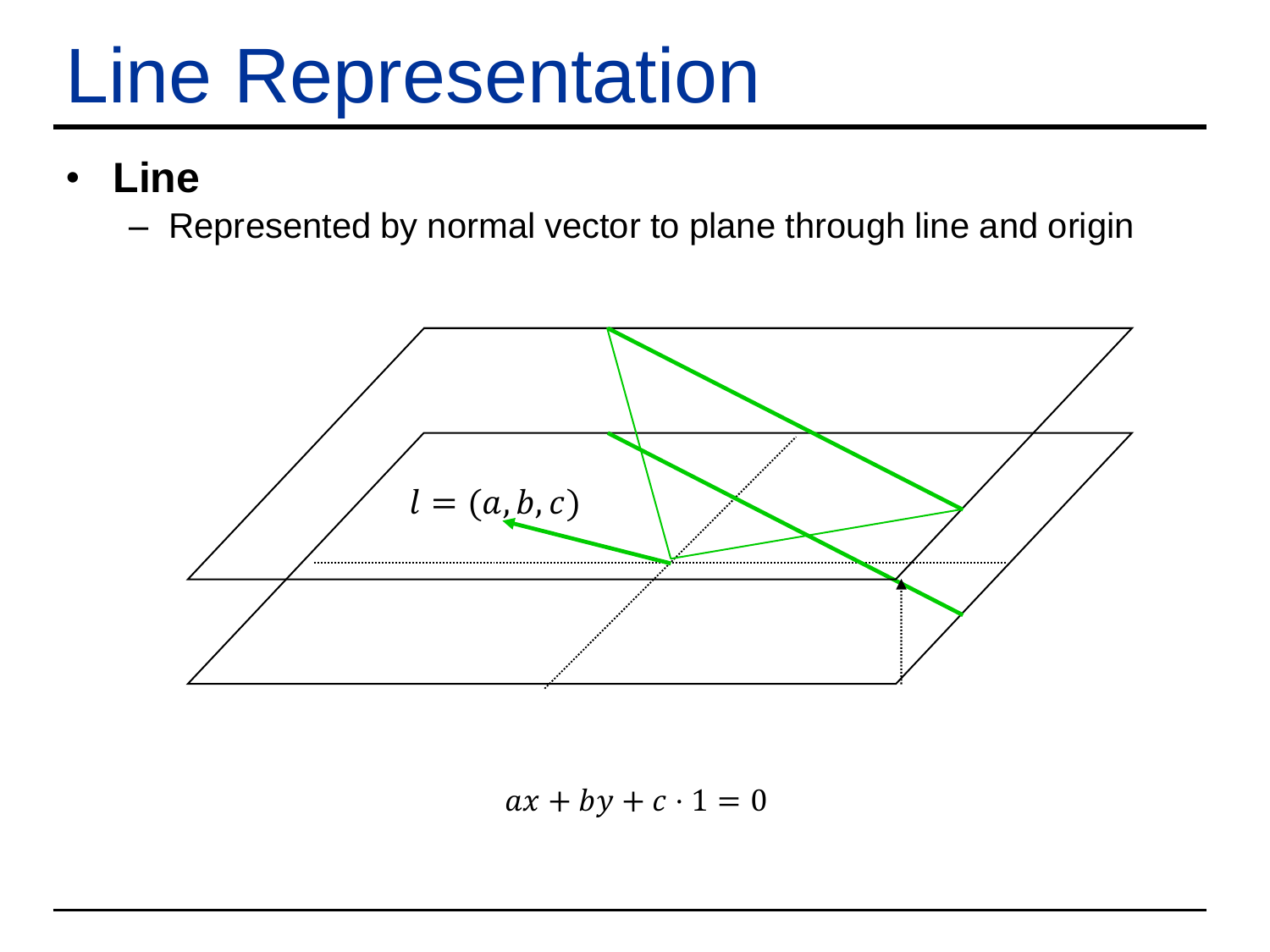# Line through 2 Points

#### • **Construct line through two points**

- Line vector must be orthogonal to both points
- Compute through cross product of point coordinates



 $l = p \times p'$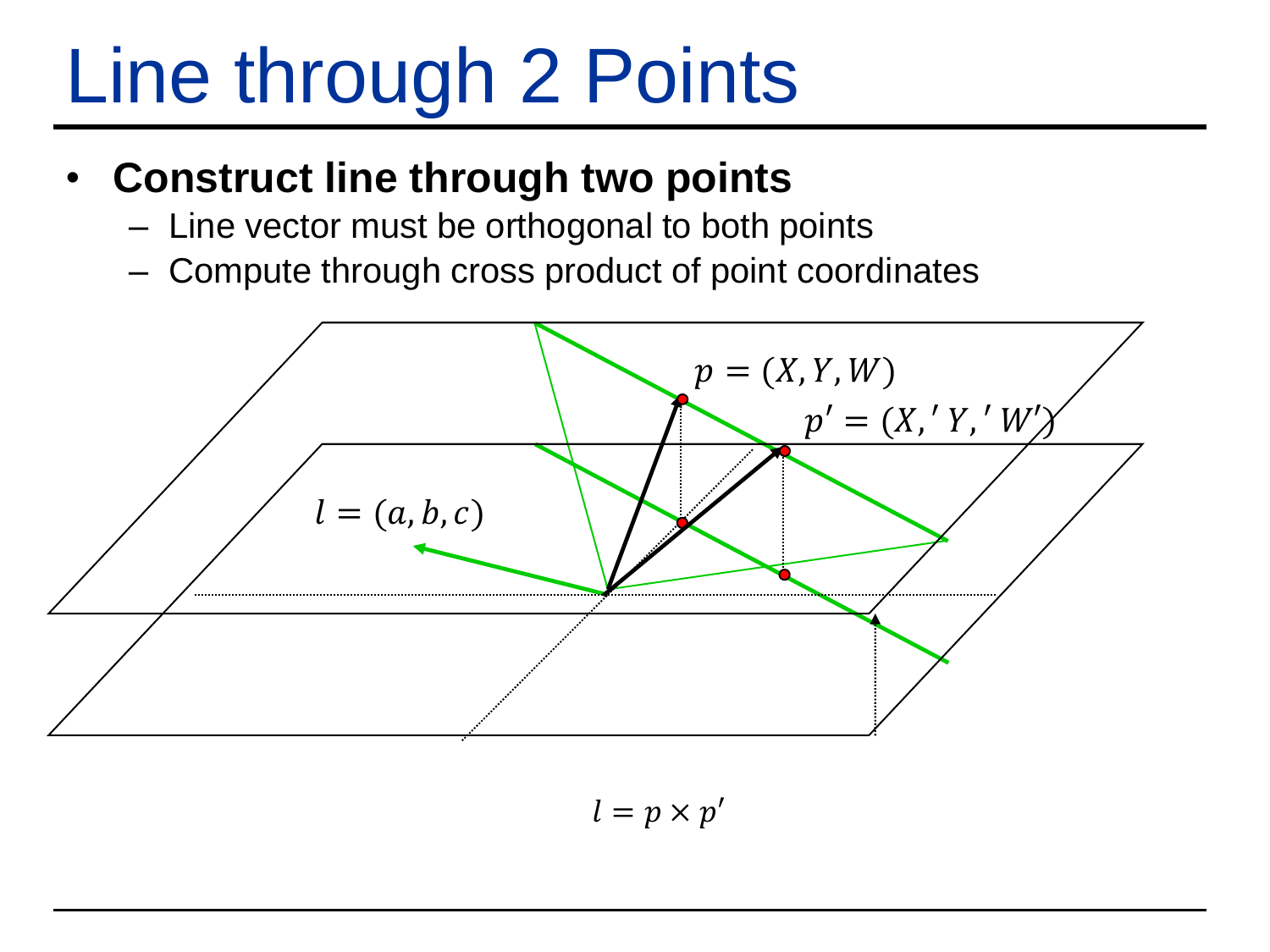### Intersection of Lines

- **Construct intersection of two lines**
	- A point that is on both lines and thus orthogonal to both lines
		- Computed by cross product of both line vectors



 $p = l \times l'$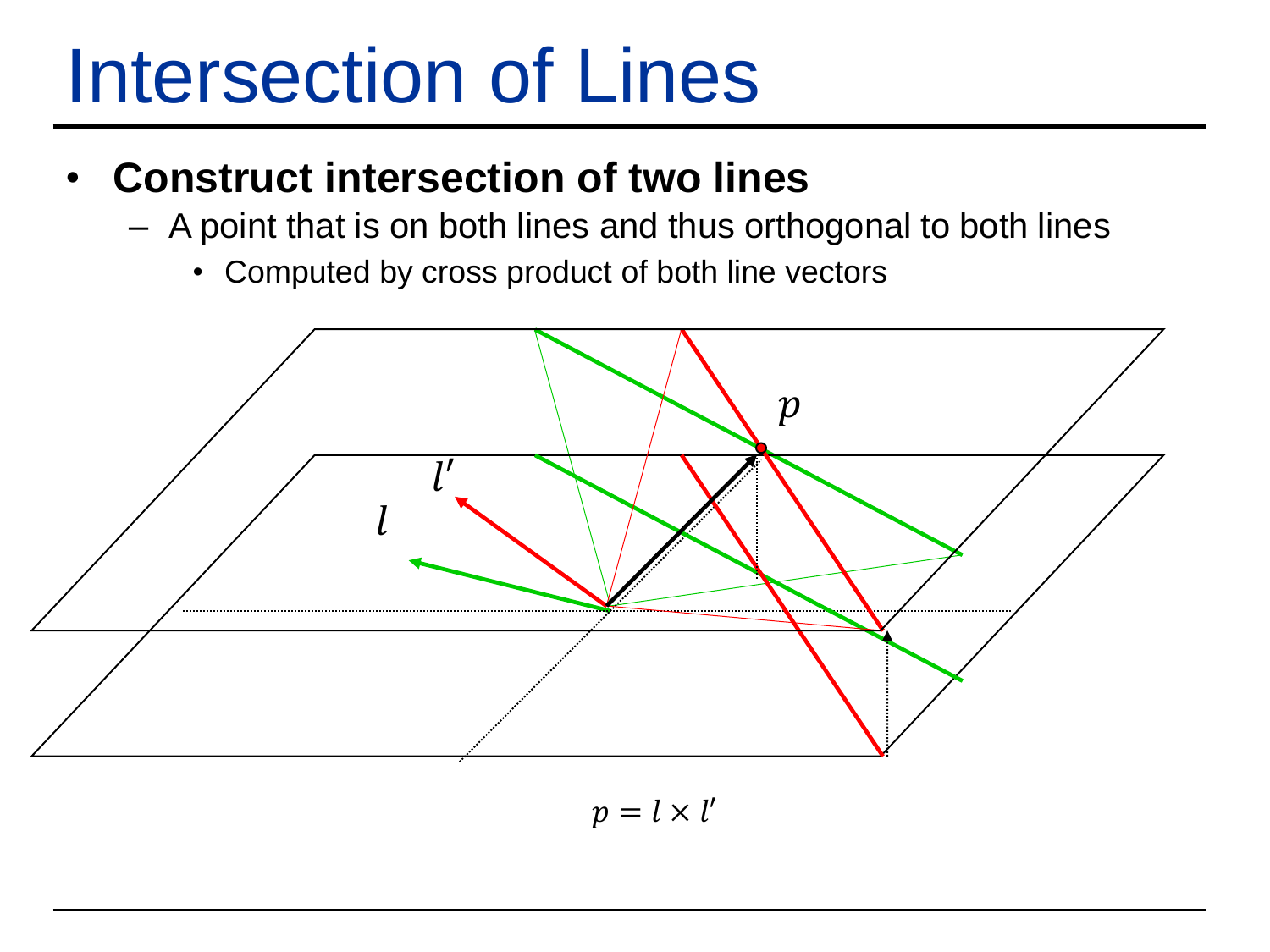## Orthonormal Matrices

- **Columns are orthogonal vectors of unit length**
	- An example
		- 0 0 1 1 0 0 0 1 0
	- Directly derived from the definition of the matrix product:
		- $M^T M = 1$
	- In this case the transpose must be identical to the inverse:
		- $M^{-1} \coloneqq M^T$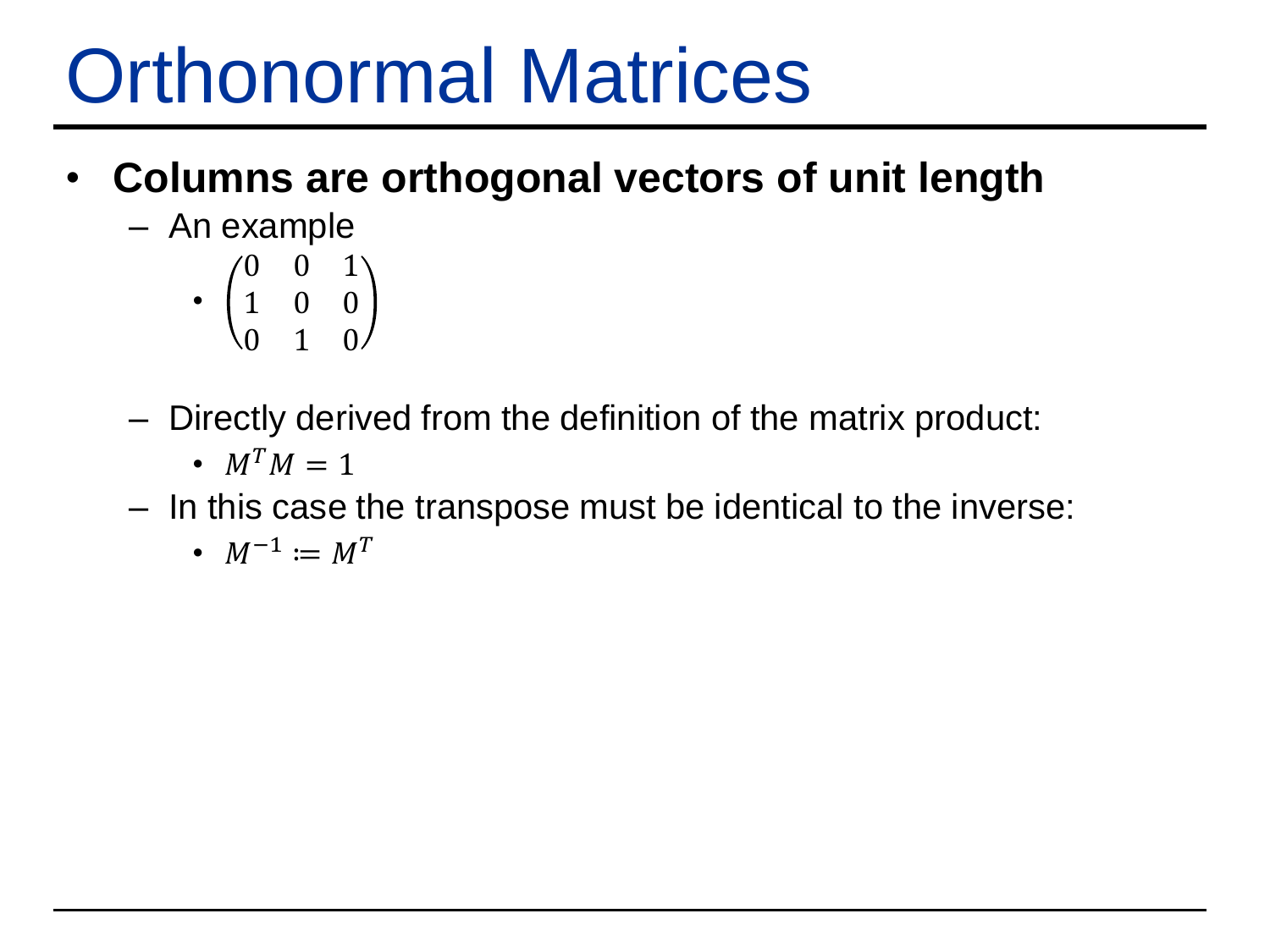## Linear Transformation: Matrix

- **Transformations in a Vector space: Multiplication by a Matrix**
	- Action of a linear transformation on a vector
		- Multiplication of matrix with column vectors (e.g. in 3D)

$$
p' = \begin{pmatrix} X' \\ Y' \\ Z' \end{pmatrix} = \boldsymbol{T}p = \begin{pmatrix} T_{xx} & T_{xy} & T_{xz} \\ T_{yx} & T_{yy} & T_{yz} \\ T_{zx} & T_{zy} & T_{zz} \end{pmatrix} \begin{pmatrix} X \\ Y \\ Z \end{pmatrix}
$$

### • **Composition of transformations**

- Simple matrix multiplication  $(T_1,$  then  $T_2)$ 
	- $T_2T_1p = T_2(T_1p) = (T_2T_1)p = Tp$
- Note: matrix multiplication is associative but not commutative!
	- $T_2T_1$  is not the same as  $T_1T_2$  (in general)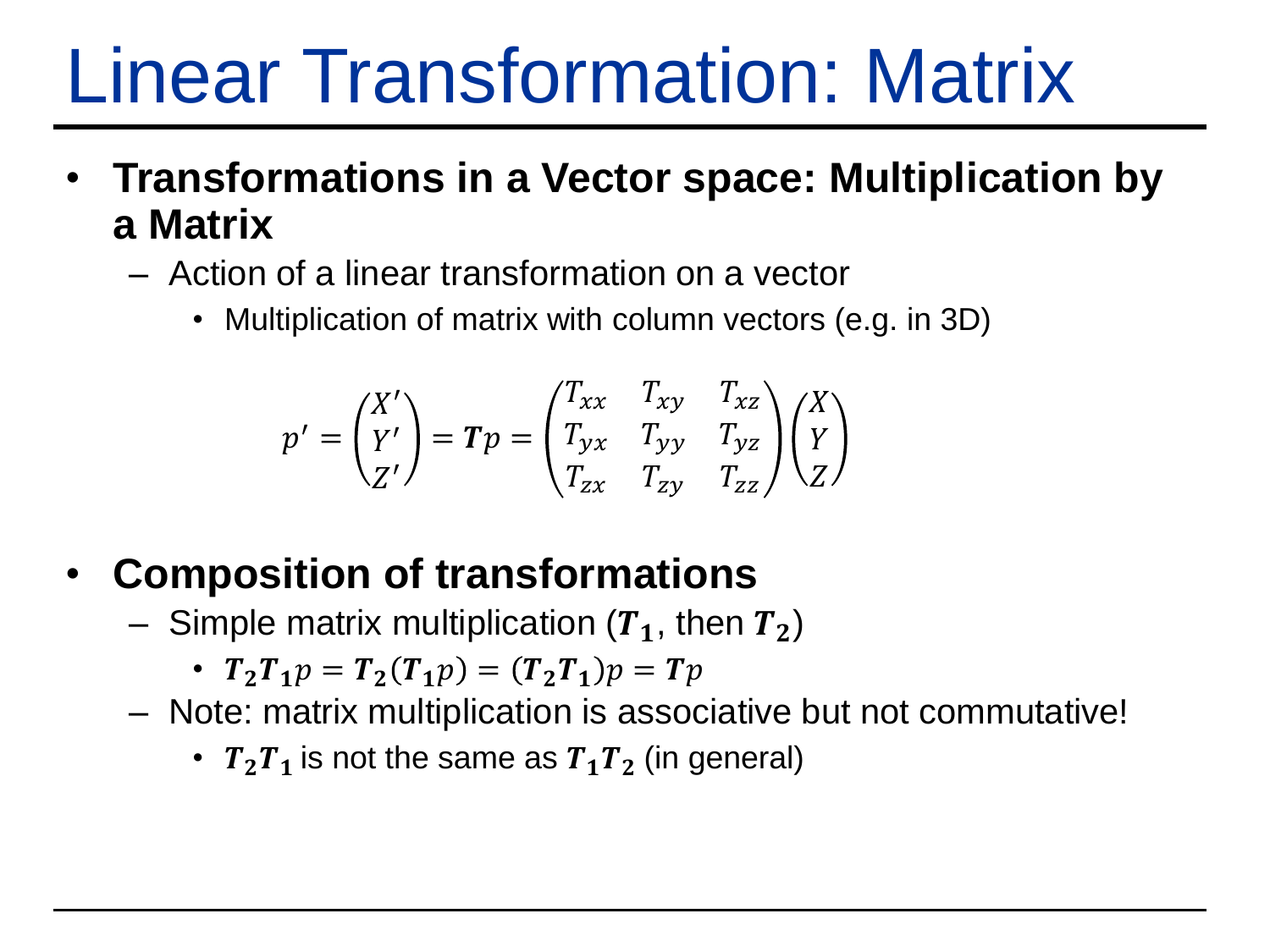## Affine Transformation

#### • **Remember:**

– Affine map: Linear mapping and a translation

•  $Tp = Ap + t$ 

### • **For 3D: Combining it into one matrix**

- Using homogeneous 4D coordinates
- $-$  Multiplication by 4x4 matrix in  $P(R<sup>4</sup>)$  space

$$
\bullet \ \ p' = \begin{pmatrix} X' \\ Y' \\ Z' \\ W' \end{pmatrix} = Tp = \begin{pmatrix} T_{xx} & T_{xy} & T_{xz} & T_{xw} \\ T_{yx} & T_{yy} & T_{yz} & T_{yw} \\ T_{zx} & T_{zy} & T_{zz} & T_{zw} \\ T_{wx} & T_{wy} & T_{wz} & T_{ww} \end{pmatrix} \begin{pmatrix} X \\ Y \\ Z \\ W \end{pmatrix}
$$

- Allows for combining (concatenating) multiple transforms into one using normal (4x4) matrix products
- **Let's go through the different transforms we need:**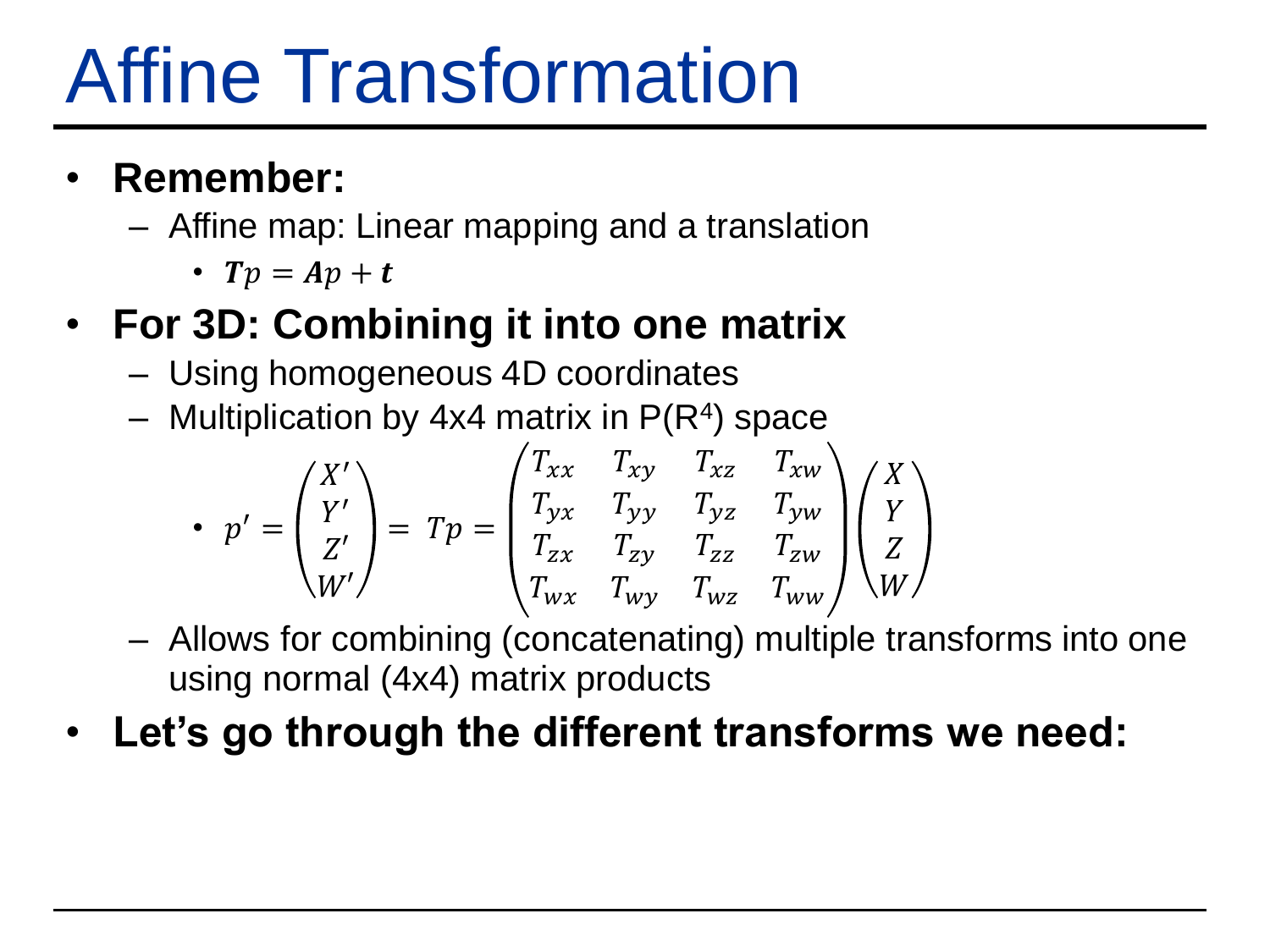### Transformations: Translation

• **Translation (T)**

$$
-T(t_x, t_y, t_z)p = \begin{pmatrix} 1 & 0 & 0 & t_x \\ 0 & 1 & 0 & t_y \\ 0 & 0 & 1 & t_z \\ 0 & 0 & 0 & 1 \end{pmatrix} \begin{pmatrix} x \\ y \\ z \\ 1 \end{pmatrix} = \begin{pmatrix} x + t_x \\ y + t_y \\ z + t_z \\ 1 \end{pmatrix}
$$

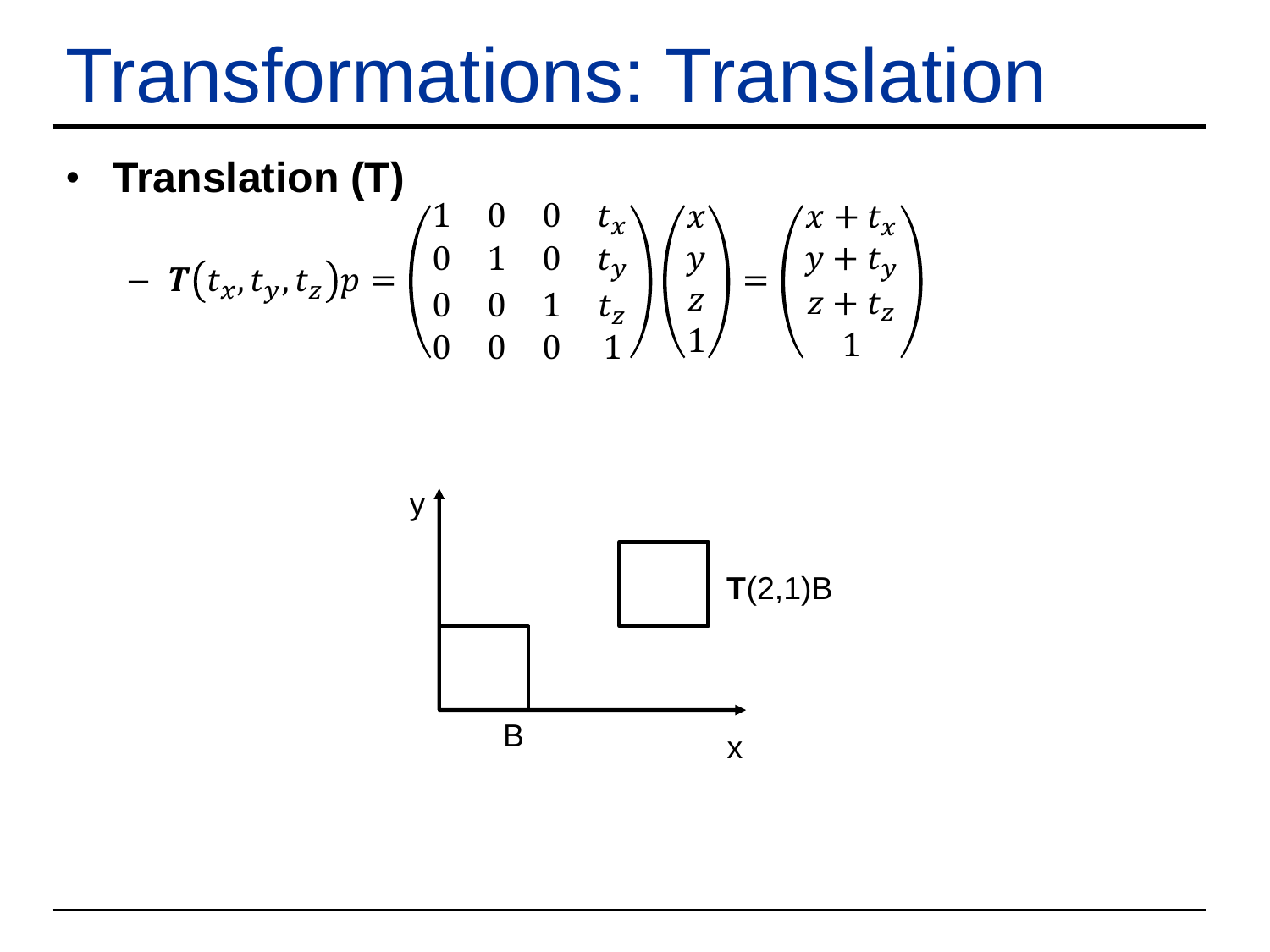### Translation of Vectors

- **So far: only translated points**
- **Vectors: Difference between 2 points**

$$
- v = p - q = \begin{pmatrix} p_x \\ p_y \\ p_z \\ 1 \end{pmatrix} - \begin{pmatrix} q_x \\ q_y \\ q_z \\ 1 \end{pmatrix} = \begin{pmatrix} p_x - q_x \\ p_y - q_y \\ p_z - q_z \\ 0 \end{pmatrix}
$$

- Fourth component is zero
- **Consequently: Translations do not affect vectors!**

• 
$$
T(t_x, t_y, t_z)v = \begin{pmatrix} 1 & 0 & 0 & t_x \ 0 & 1 & 0 & t_y \ 0 & 0 & 1 & t_z \ 0 & 0 & 0 & 1 \end{pmatrix} \begin{pmatrix} v_x \ v_y \ v_z \ 0 \end{pmatrix} = \begin{pmatrix} v_x \ v_y \ v_z \ 0 \end{pmatrix}
$$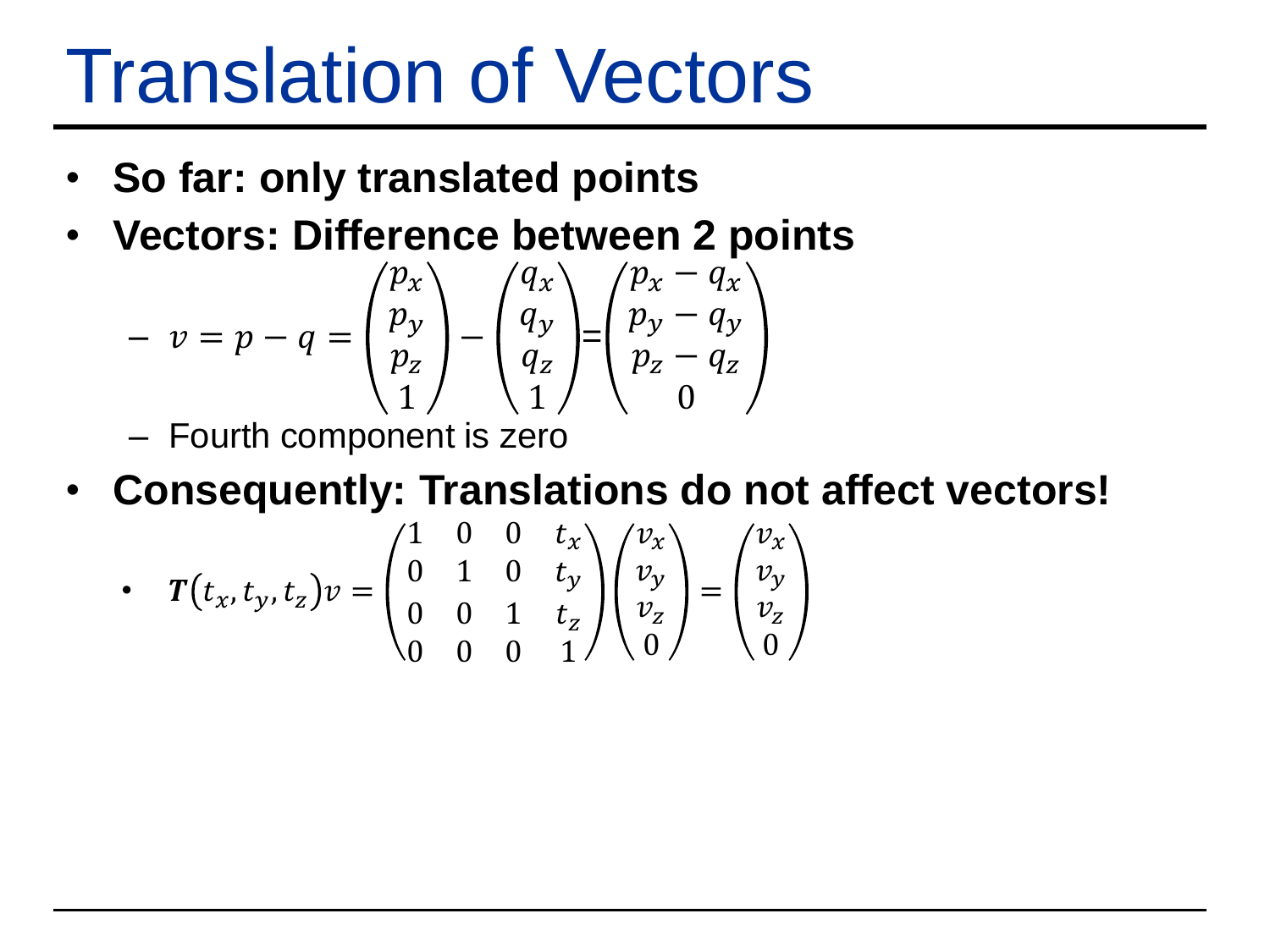## Translation: Properties

#### • **Properties**

- Identity
	- $T(0,0,0) = 1$  (Identity Matrix)
- Commutative (special case)

• 
$$
T(t_x, t_y, t_z)T(t'_x, t'_y, t'_z) = T(t'_x, t'_y, t'_z)T(t_x, t_y, t_z) =
$$
  
\n $T(t_x + t'_x, t_y + t'_y, t_z + t'_z)$ 

– Inverse

• 
$$
T^{-1}(t_x, t_y, t_z) = T(-t'_x, -t'_y, -t'_z)
$$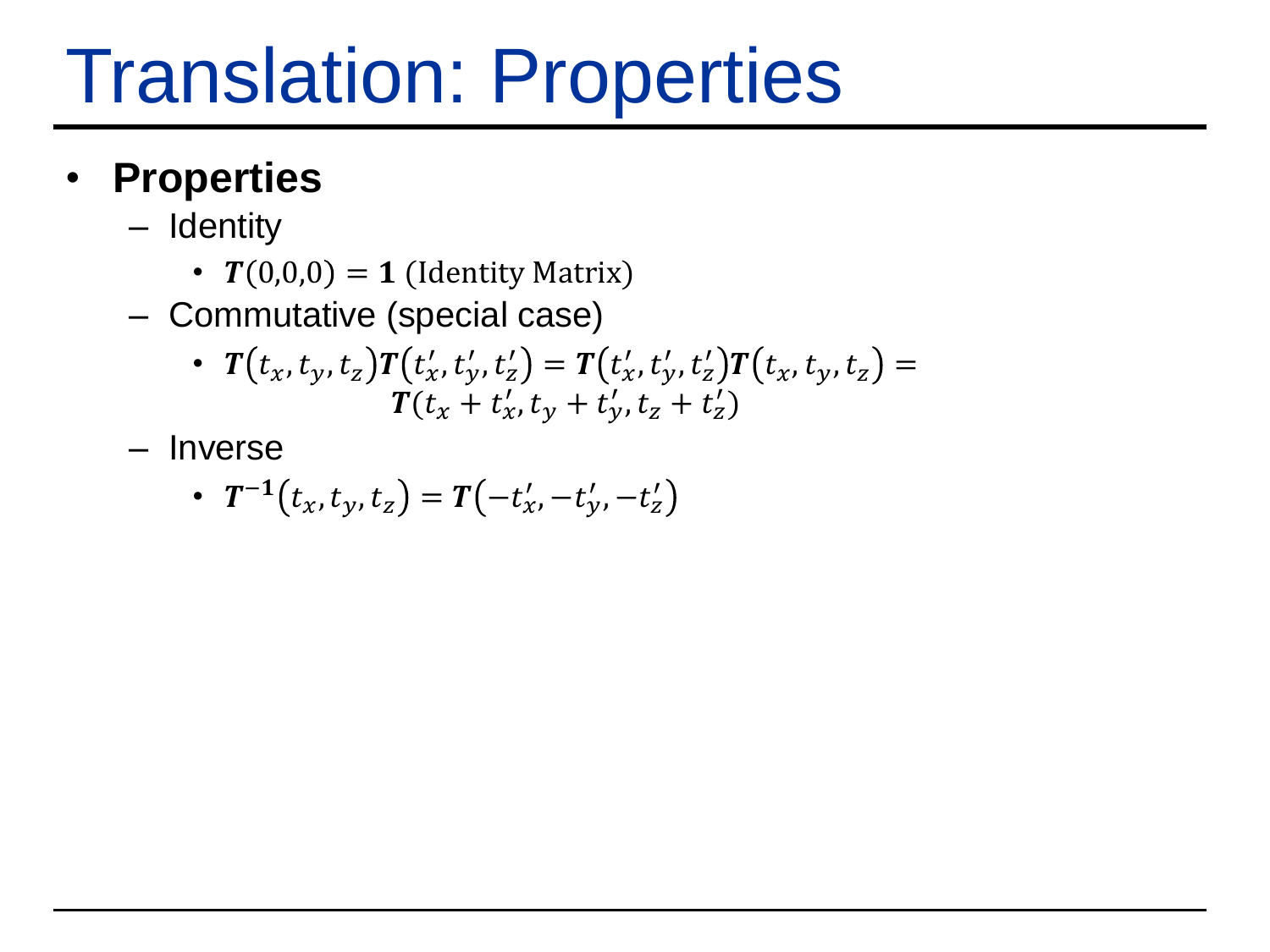## Basic Transformations (2)

• **Scaling (S)**

$$
- S(s_x, s_y, s_z) = \begin{pmatrix} s_x & 0 & 0 & 0 \\ 0 & s_y & 0 & 0 \\ 0 & 0 & s_z & 0 \\ 0 & 0 & 0 & 1 \end{pmatrix}
$$

- Note:  $s_x, s_y, s_z \geq 0$  (otherwise see mirror transformation)
- Uniform Scaling s:  $s = s_x = x_y = s_z$

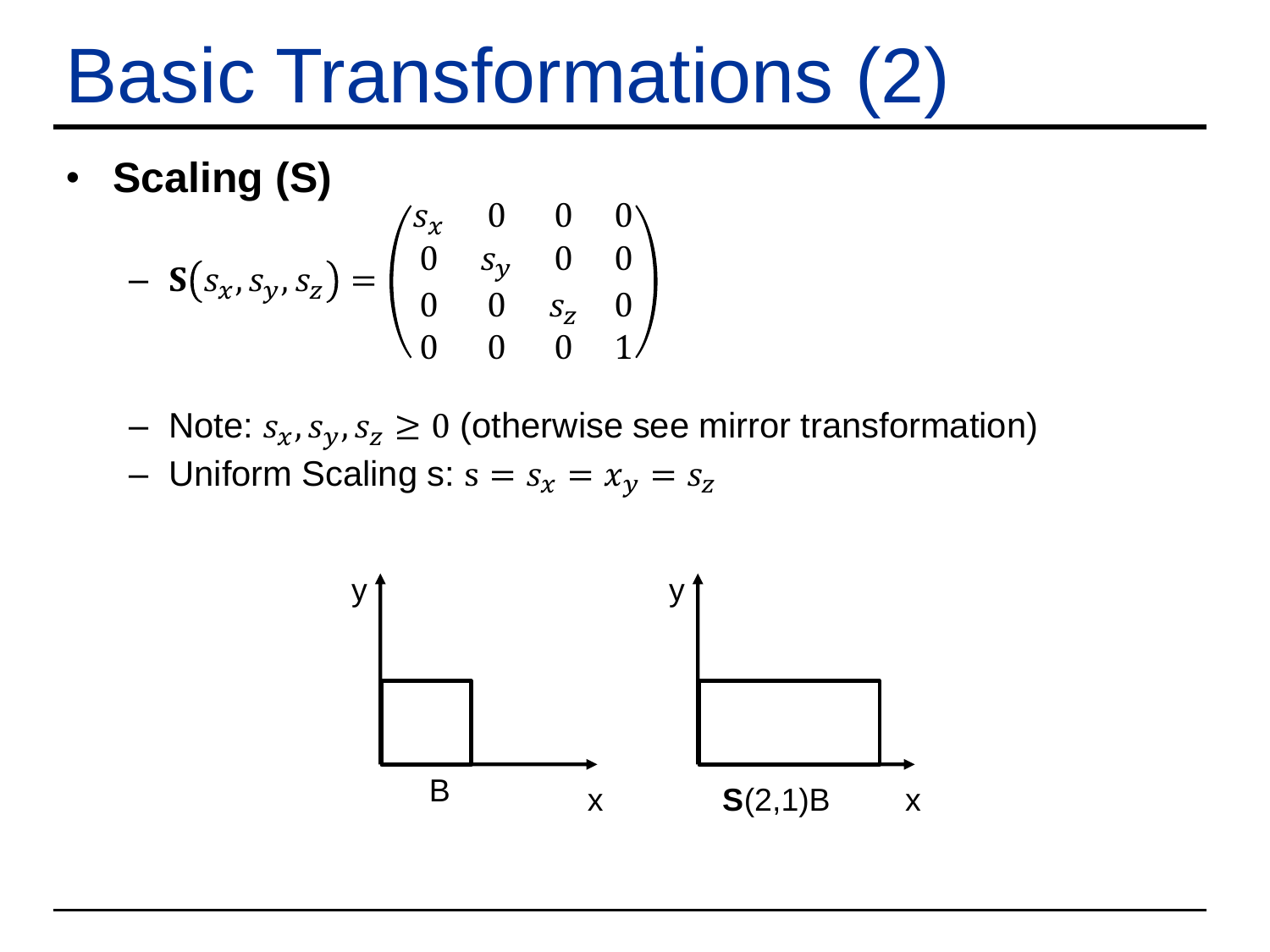# Basic Transformations

### • **Reflection/Mirror Transformation (M)**

– Reflection at plane (x=0)

• 
$$
M_x = \begin{pmatrix} -1 & 0 & 0 & 0 \\ 0 & 1 & 0 & 0 \\ 0 & 0 & 1 & 0 \\ 0 & 0 & 0 & 1 \end{pmatrix} \begin{pmatrix} x \\ y \\ z \\ 1 \end{pmatrix} = \begin{pmatrix} -x \\ y \\ z \\ 1 \end{pmatrix}
$$



- Analogously for other axis
- Note: changes orientation
	- Right-handed rotation becomes left-handed and v.v.
	- Indicated by  $\det(M_i) < 0$
- Reflection at origin

• 
$$
M_o = \begin{pmatrix} -1 & 0 & 0 & 0 \\ 0 & -1 & 0 & 0 \\ 0 & 0 & -1 & 0 \\ 0 & 0 & 0 & 1 \end{pmatrix} \begin{pmatrix} x \\ y \\ z \\ 1 \end{pmatrix} = \begin{pmatrix} -x \\ -y \\ -z \\ 1 \end{pmatrix}
$$

$$
\begin{array}{c|c}\n & \mathbf{y} \\
 & \mathbf{y} \\
 & \mathbf{y} \\
 & \mathbf{y} \\
 & \mathbf{y} \\
 & \mathbf{y} \\
 & \mathbf{z} \\
 & \mathbf{y} \\
 & \mathbf{z} \\
 & \mathbf{y} \\
 & \mathbf{z} \\
 & \mathbf{y} \\
 & \mathbf{z} \\
 & \mathbf{z} \\
 & \mathbf{z}\n\end{array}
$$

- Note: changes orientation in 3D
	- But not in 2D (!!!): Just two scale factors
	- Each scale factor reverses orientation once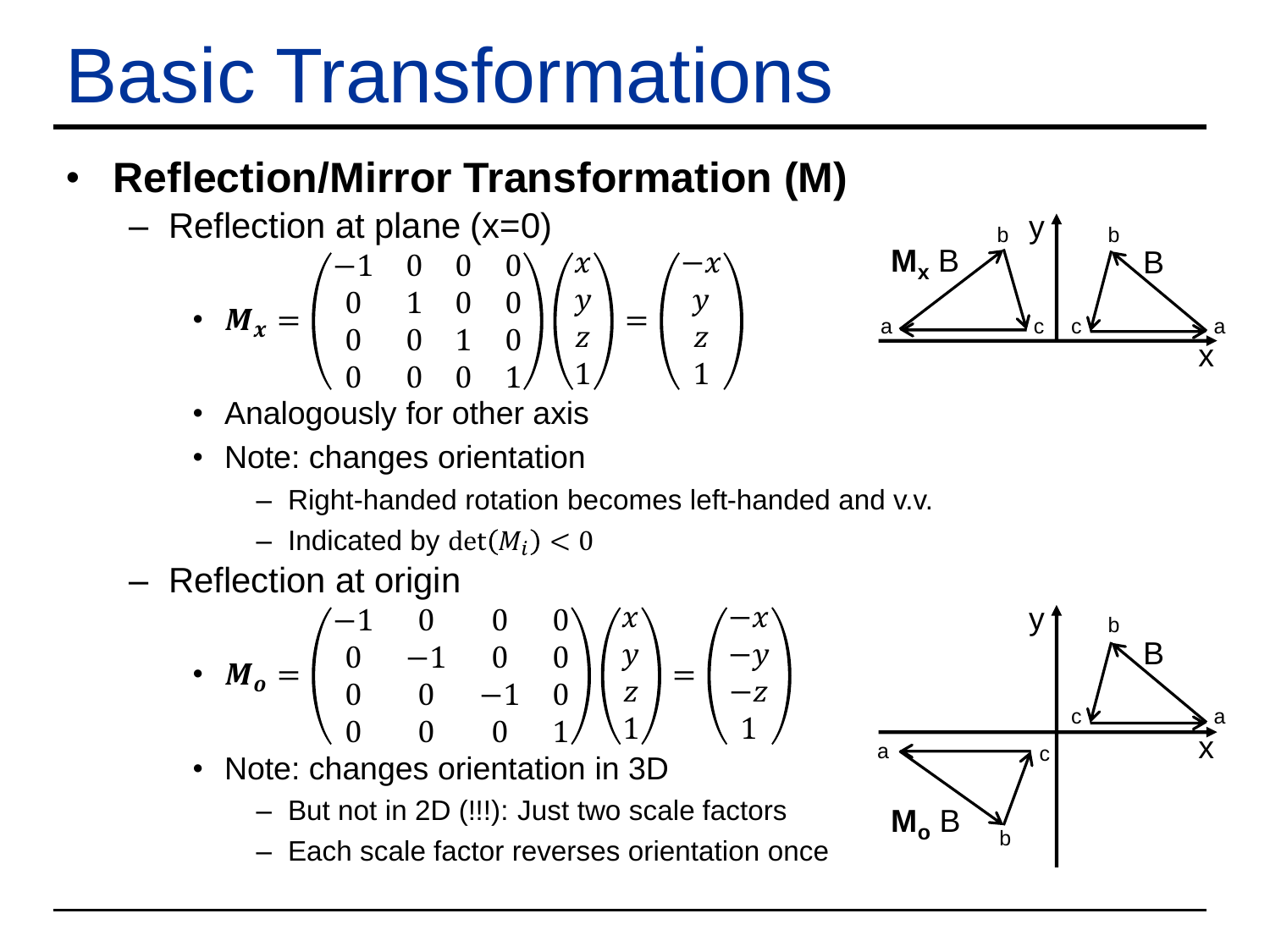# Basic Transformations (4)

• **Shear (H)**

$$
- H(h_{xy}, h_{xz}, h_{yz}, h_{yx}, h_{zx}, h_{zy}) =
$$
  
\n
$$
\begin{pmatrix}\n1 & h_{xy} & h_{xz} & 0 \\
h_{yx} & 1 & h_{yz} & 0 \\
h_{zx} & h_{zy} & 1 & 0 \\
0 & 0 & 0 & 1\n\end{pmatrix}\n\begin{pmatrix}\nx \\
y \\
z\n\end{pmatrix} =\n\begin{pmatrix}\nx + h_{xy}y + h_{xz}z \\
y + h_{yx}x + h_{yz}z \\
z + h_{zx}x + h_{zy}y\n\end{pmatrix}
$$

- Determinant is 1
	- Volume preserving (as volume is just shifted in some direction)

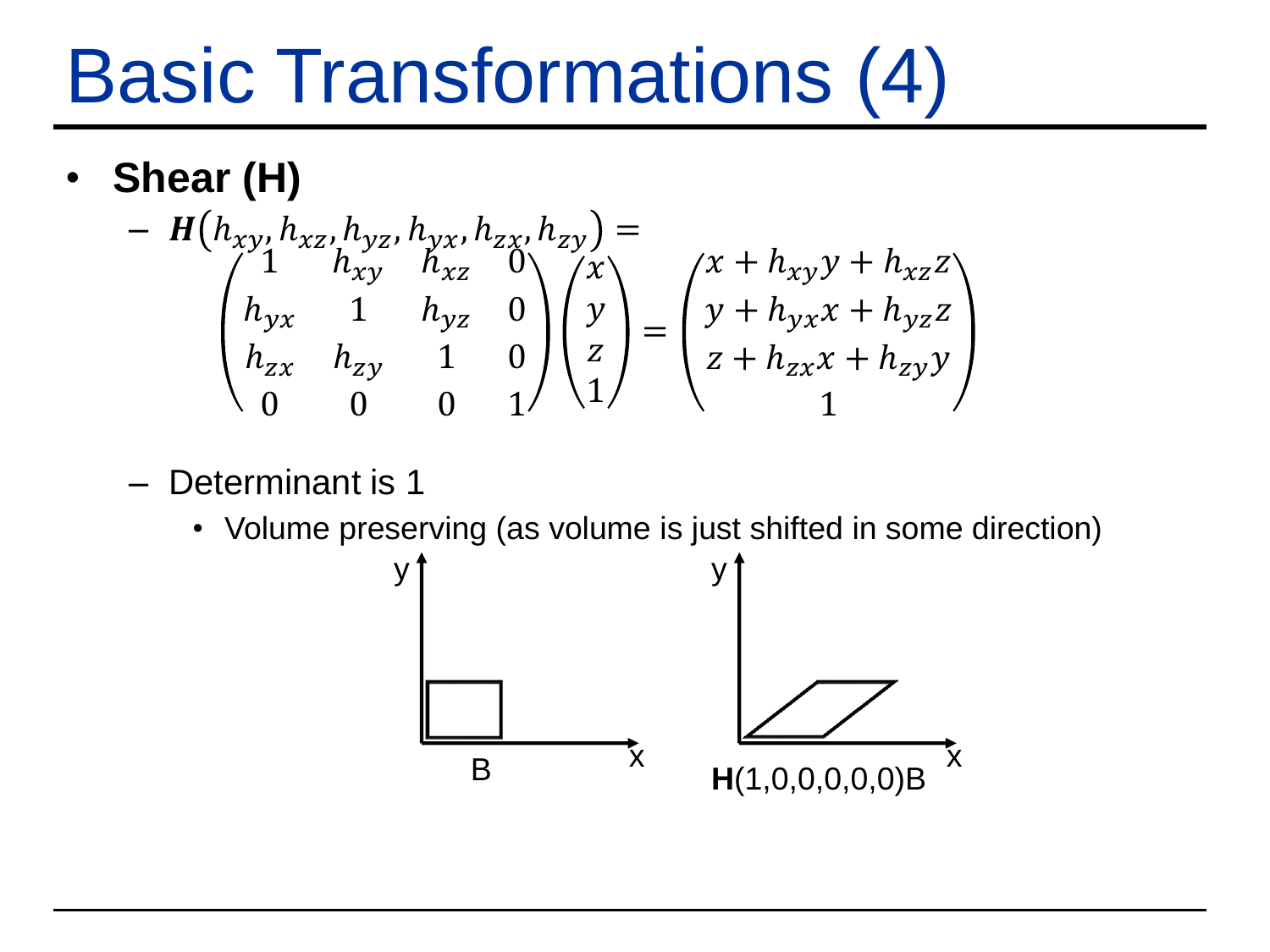## Rotation in 2D



x x'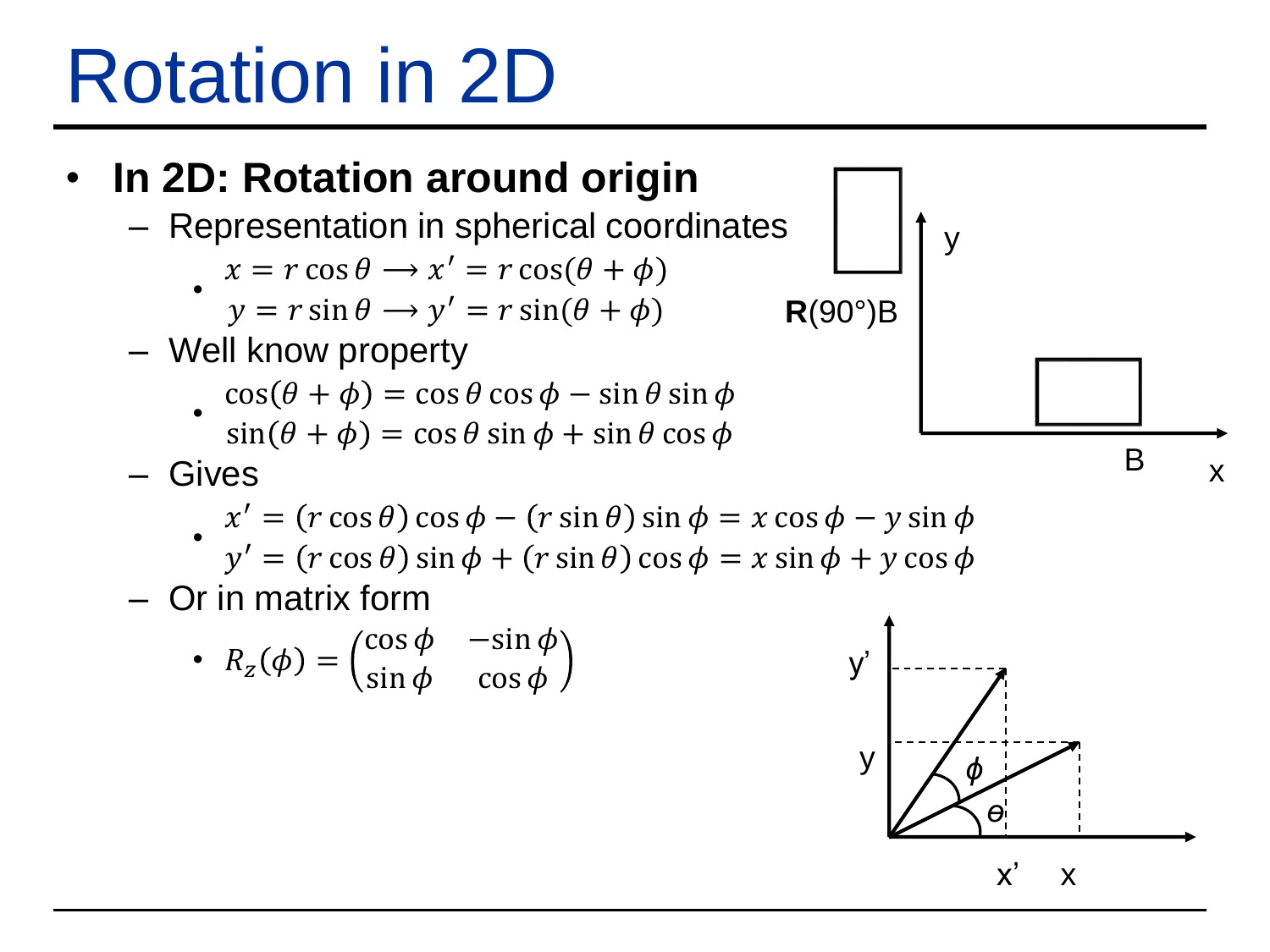## Rotation in 3D

#### • **Rotation around major axes**

$$
- R_x(\phi) = \begin{pmatrix} 1 & 0 & 0 & 0 \\ 0 & \cos \phi & -\sin \phi & 0 \\ 0 & \sin \phi & \cos \phi & 0 \\ 0 & 0 & 0 & 1 \end{pmatrix}
$$

$$
- R_y(\phi) = \begin{pmatrix} \cos \phi & 0 & \sin \phi & 0 \\ 0 & 1 & 0 & 0 \\ -\sin \phi & 0 & \cos \phi & 0 \\ 0 & 0 & 0 & 1 \end{pmatrix}
$$

$$
- R_z(\phi) = \begin{pmatrix} \cos \phi & -\sin \phi & 0 & 0 \\ \sin \phi & \cos \phi & 0 & 0 \\ 0 & 0 & 1 & 0 \\ 0 & 0 & 0 & 1 \end{pmatrix}
$$

- 2D rotation around the respective axis
	- Assumes right-handed system, mathematically positive direction
- Be aware of change in sign on sines in  $R_y$ 
	- Due to relative orientation of other axis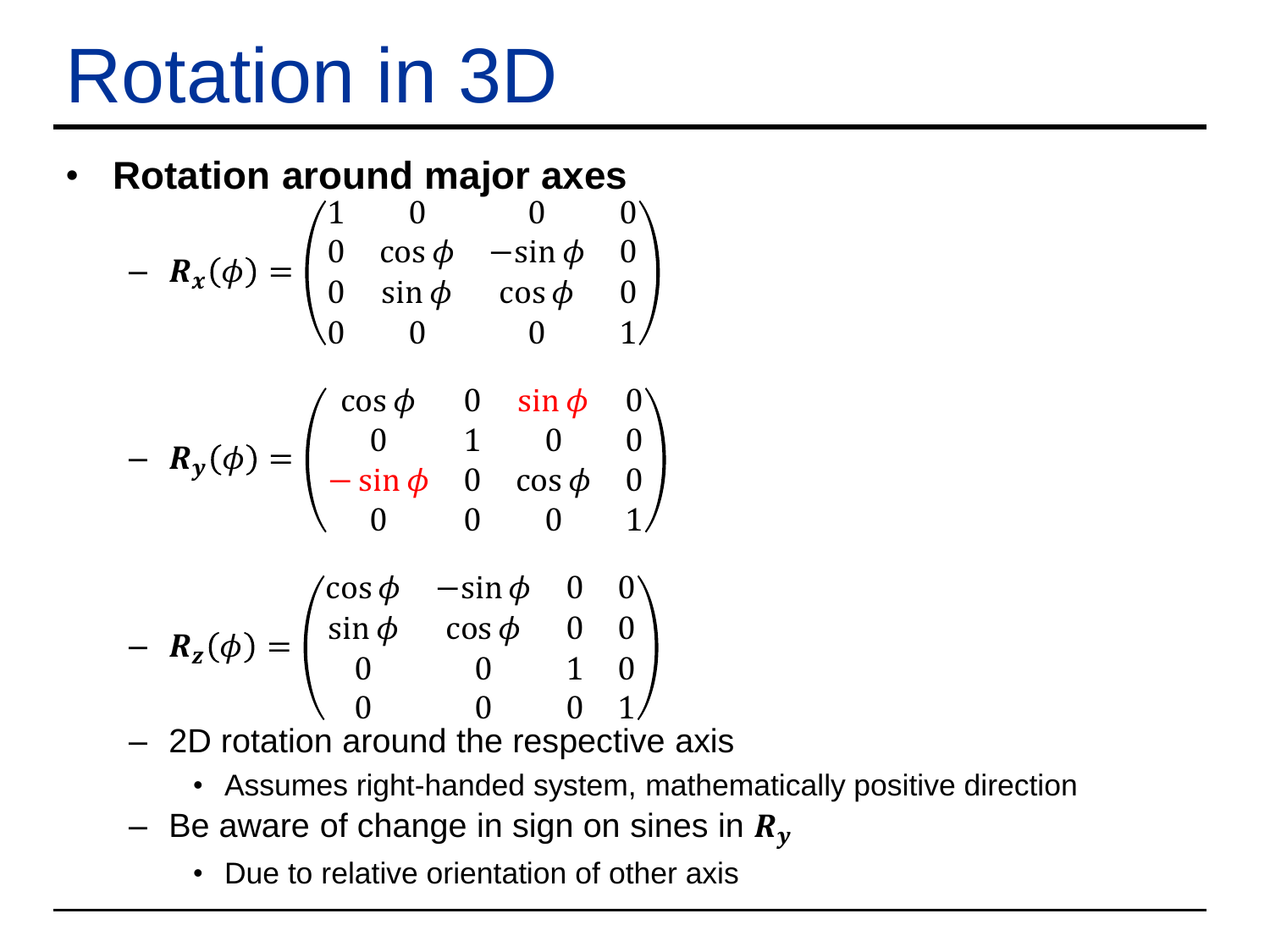# Rotation in 3D (2)

- **Properties**
	- $-R_a(0) = 1$
	- $R_a(\theta)R_a(\phi) = R_a(\theta + \phi) = R_a(\phi)R_a(\theta)$ 
		- Rotations around the same axis are commutative (special case)
	- In general: Not commutative
		- $R_a(\theta)R_b(\phi) \neq R_b(\phi)R_a(\theta)$
		- Order **does** matter for rotations around different axes

$$
- R_a^{-1}(\theta) = R_a(-\theta) = R_a^T(\theta)
$$

- Orthonormal matrix: Inverse is equal to the transpose
- Determinant is 1
	- Volume preserving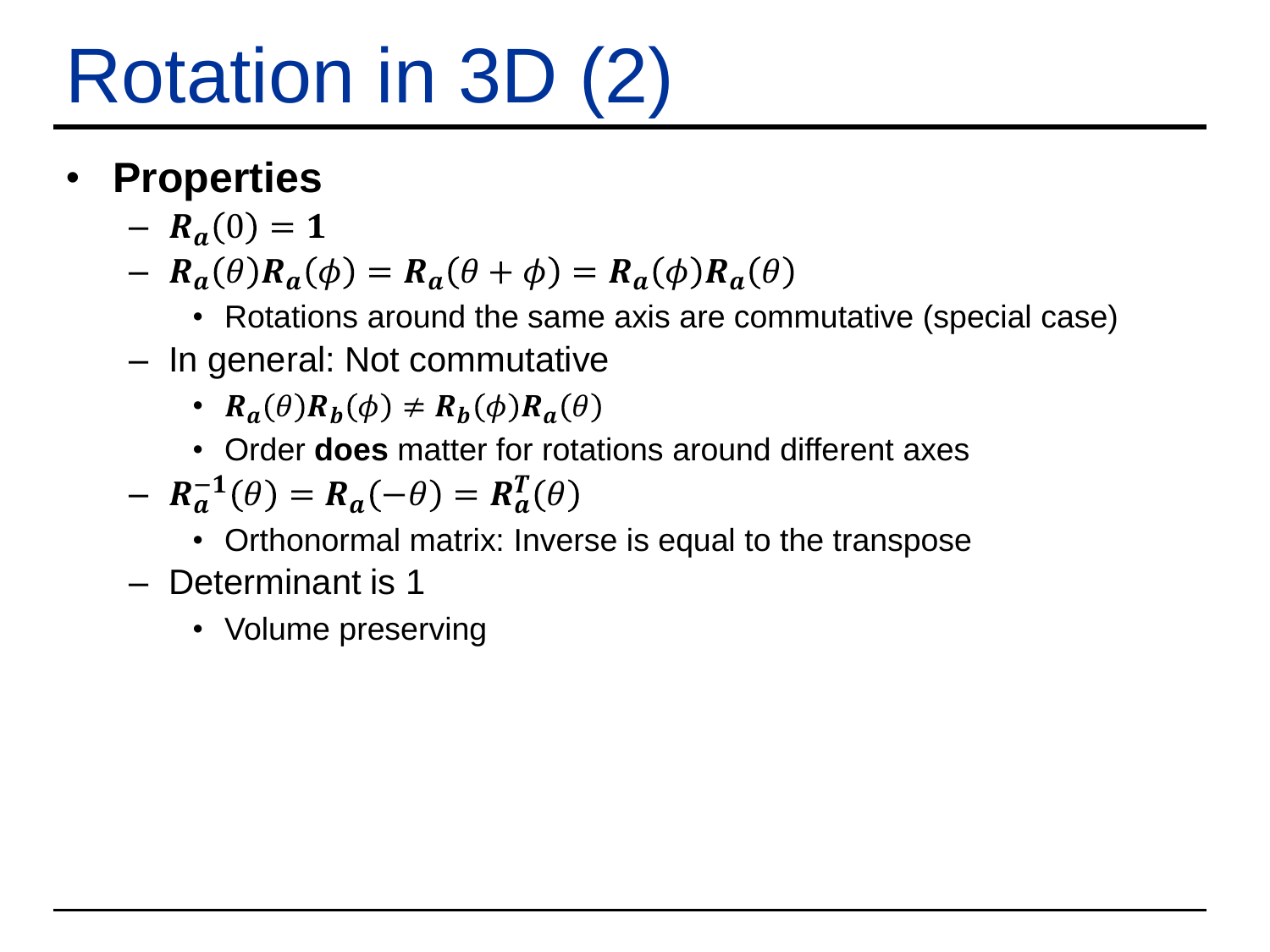### Rotation Around Point

#### • **Rotate object around a point p and axis a**

- Translate p to origin, rotate around axis a, translate back to p
	- $R_a(p, \theta) = T(p)R_a(\phi)T(-p)$

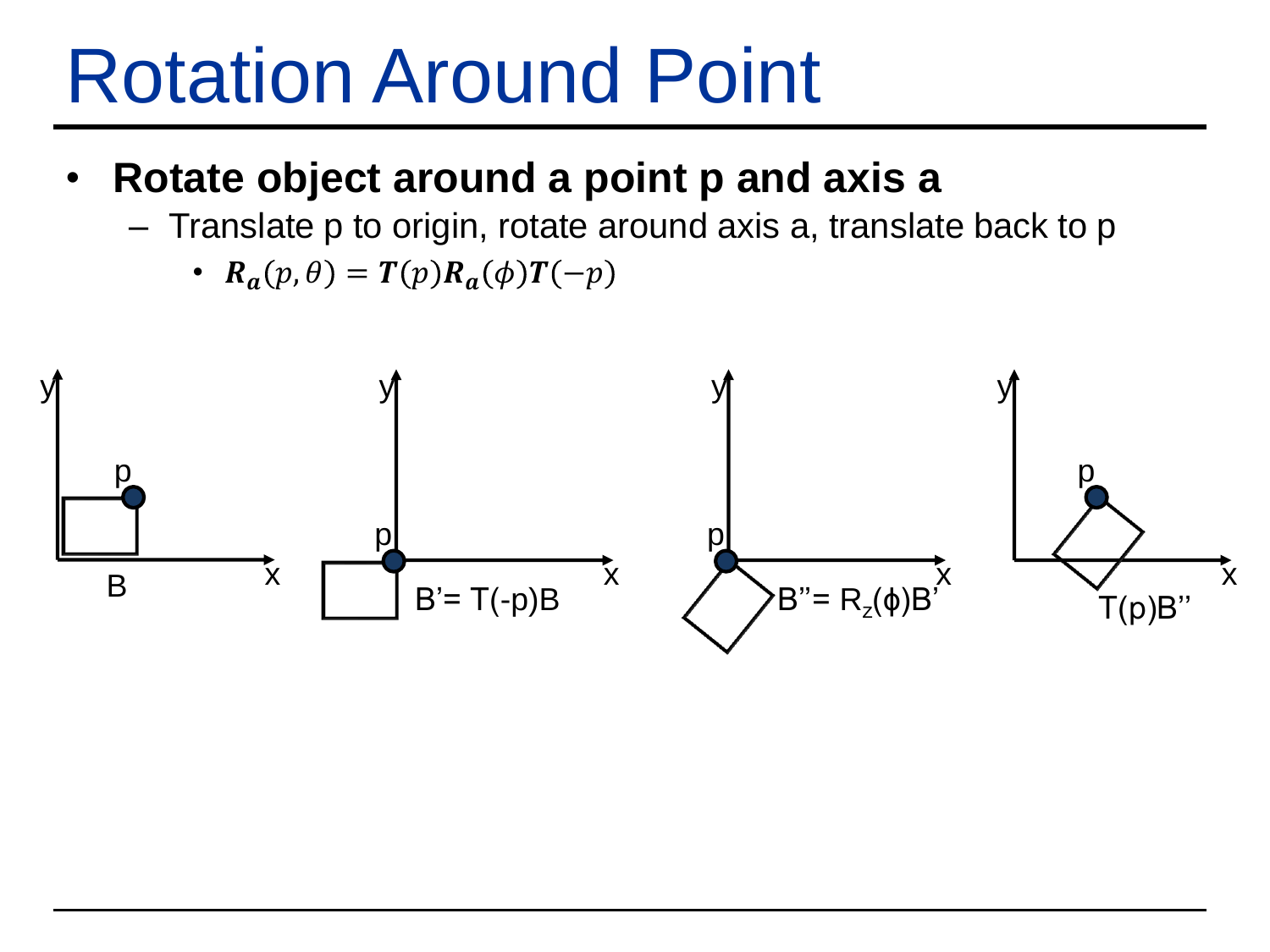### Rotation Around Some Axis

- Rotate around a given point p and vector  $r(|r|=1)$ 
	- $-$  Translate so that  $p$  is in the origin
	- $-$  Transform with rotation  $R=$ M<sup>T</sup>
		- M given by orthonormal basis (r,s,t) such that r becomes the **x** axis
		- Requires construction of a orthonormal basis (r,s,t), see next slide
	- Rotate around **x** axis
	- $-$  Transform back with  $R^{-1}$
	- Translate back to point p

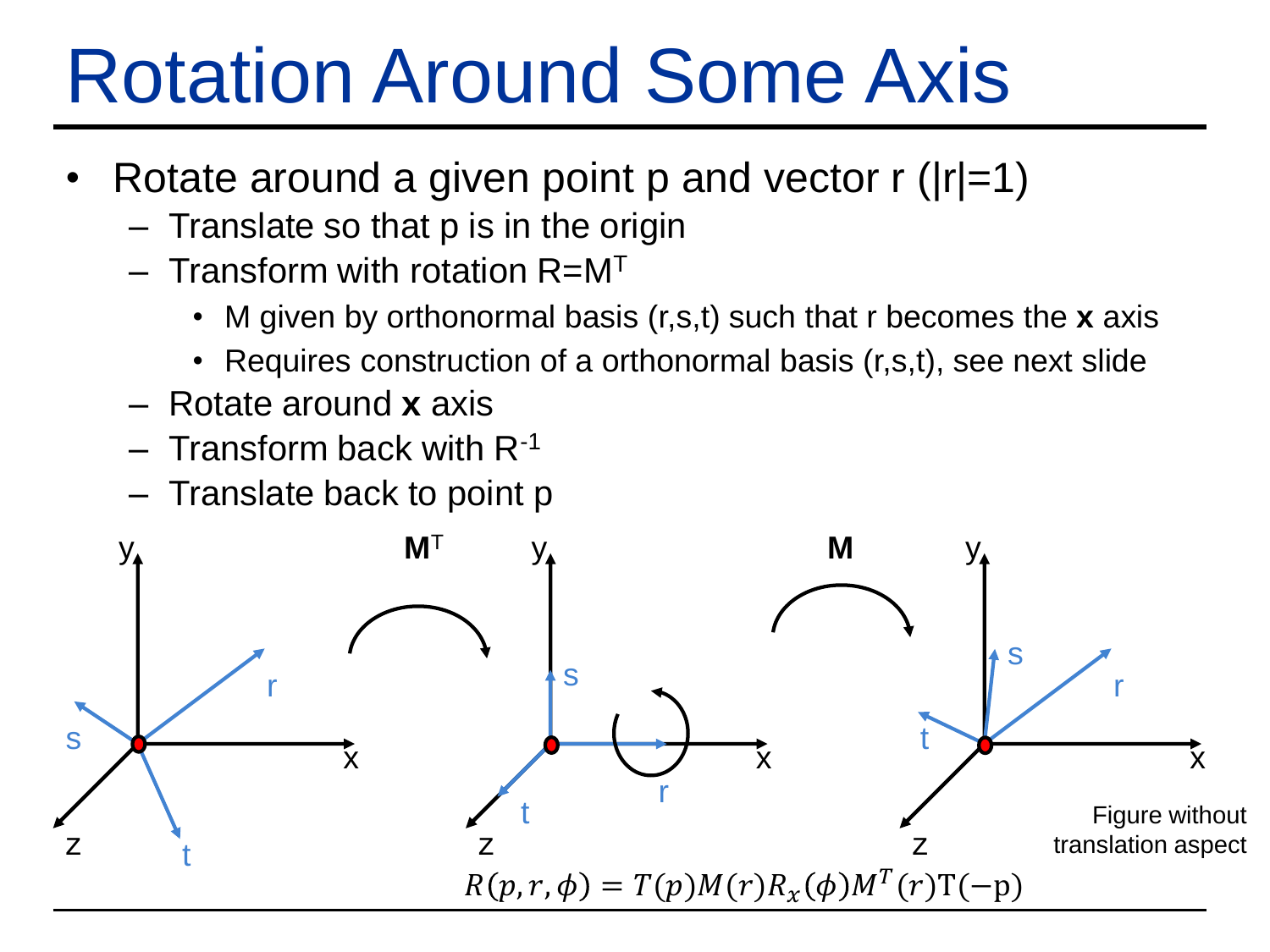## Rotation Around Some Axis

#### • **Compute orthonormal basis given a vector r**

- Using a numerically stable method
- Construct s such that it is normal to r (verify with dot product)
	- Use fact that in 2D, orthogonal vector to  $(x,y)$  is  $(-y, x)$ 
		- Do this in coordinate plane that has largest components

• 
$$
s' = \begin{cases} (0, -r_z, r_y), \text{ if } x = \text{argmin}_{x, y, z} \{ |r_x|, |r_y|, |r_z| \} \\ (-r_z, 0, r_x), \text{ if } y = \text{argmin}_{x, y, z} \{ |r_x|, |r_y|, |r_z| \} \end{cases}
$$

$$
(-r_y, r_x, 0), \text{if } z = \text{argmin}_{x, y, z} \{ |r_x|, |r_y|, |r_z| \}
$$

– Normalize

• 
$$
s = s'/|s'|
$$

- Compute t as cross product
	- $t = r \times s$
- r,s,t forms orthonormal basis, thus M transforms into this basis

• 
$$
M(r) = \begin{pmatrix} r_x & s_x & t_x & 0 \\ r_y & s_y & t_y & 0 \\ r_z & s_z & t_z & 0 \\ 0 & 0 & 0 & 1 \end{pmatrix}
$$
, inverse is given as its transpose:  $M^{-1} = M^T$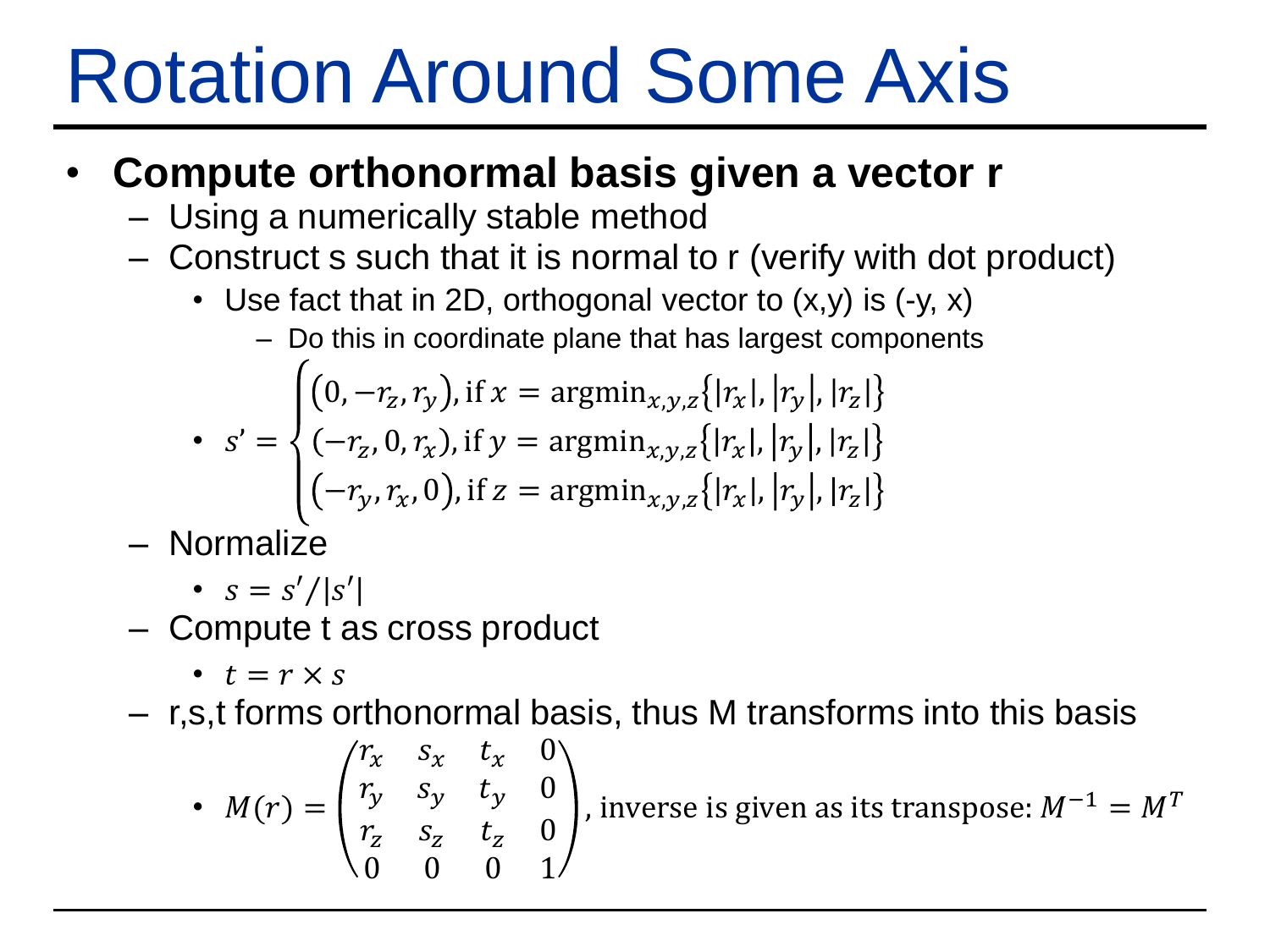## Concatenation of Transforms

- **Multiply matrices to concatenate** 
	- Matrix-matrix multiplication is not commutative (in general)
	- Order of transformations matters!

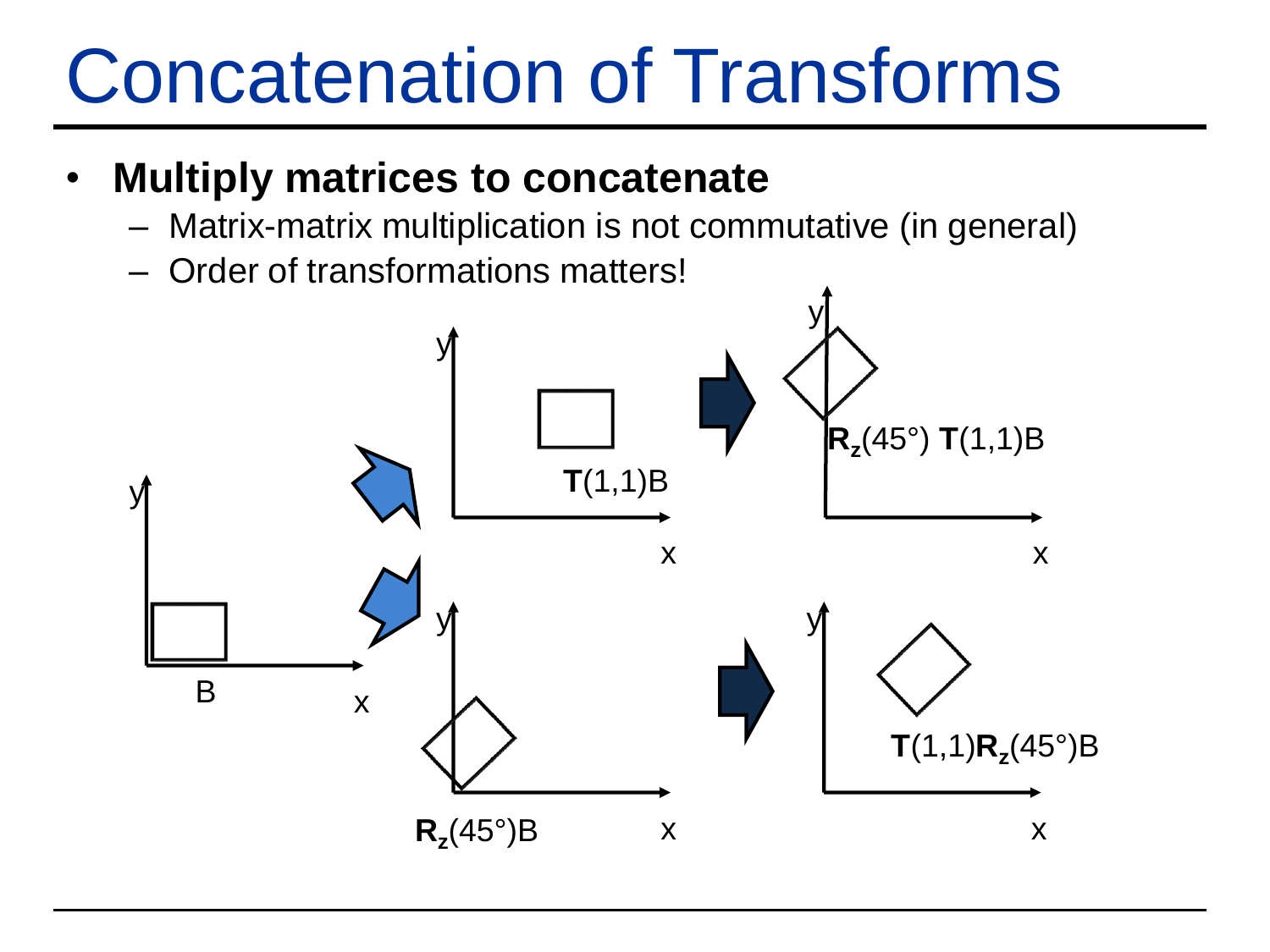## **Transformations**

- **Line**
	- Transform end points
- **Plane**
	- Transform three points
- **Vector**
	- Translations to not act on vectors

### • **Normal vectors (e.g. plane in Hesse form)**

– Problem: e.g. with non-uniform scaling